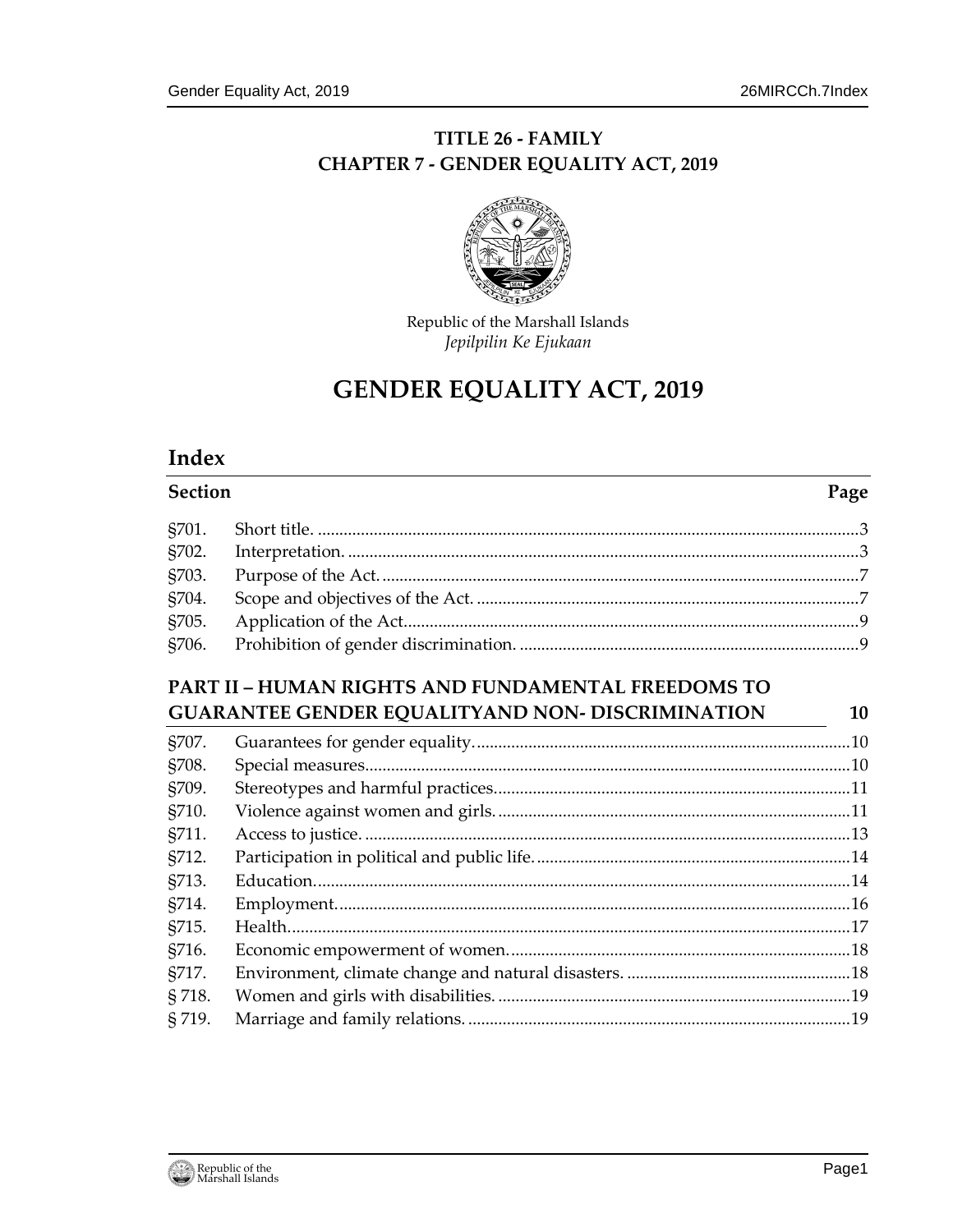19

| <b>PART III - FUNCTIONS AND POWERS TO PROMOTE GENDER</b> |  |
|----------------------------------------------------------|--|
| <b>EQUALITY</b>                                          |  |

| §720. |                                             |    |  |  |  |  |  |  |  |
|-------|---------------------------------------------|----|--|--|--|--|--|--|--|
| §721. |                                             |    |  |  |  |  |  |  |  |
| §722. |                                             |    |  |  |  |  |  |  |  |
|       | PART IV - ADMINISTRATION AND IMPLEMENTATION | 21 |  |  |  |  |  |  |  |
| §723. |                                             |    |  |  |  |  |  |  |  |
| §724. |                                             |    |  |  |  |  |  |  |  |
| §725. |                                             |    |  |  |  |  |  |  |  |
| §726. |                                             |    |  |  |  |  |  |  |  |
|       | PART V - ENFORCEMENT OF RIGHTS              | 24 |  |  |  |  |  |  |  |
| §727. |                                             |    |  |  |  |  |  |  |  |
| §728. |                                             |    |  |  |  |  |  |  |  |
|       | PART VI - OFFENSES AND PROCEEDINGS          | 24 |  |  |  |  |  |  |  |
| §729. |                                             |    |  |  |  |  |  |  |  |
| §730. |                                             |    |  |  |  |  |  |  |  |
| §731. |                                             |    |  |  |  |  |  |  |  |
| §732. |                                             |    |  |  |  |  |  |  |  |
| §733. |                                             |    |  |  |  |  |  |  |  |
| §734. |                                             |    |  |  |  |  |  |  |  |
| §735. |                                             |    |  |  |  |  |  |  |  |
|       |                                             |    |  |  |  |  |  |  |  |
|       | <b>PART VII - MISCELLANEOUS</b>             | 27 |  |  |  |  |  |  |  |
| §736. |                                             |    |  |  |  |  |  |  |  |
| §737. |                                             |    |  |  |  |  |  |  |  |
| §738. |                                             |    |  |  |  |  |  |  |  |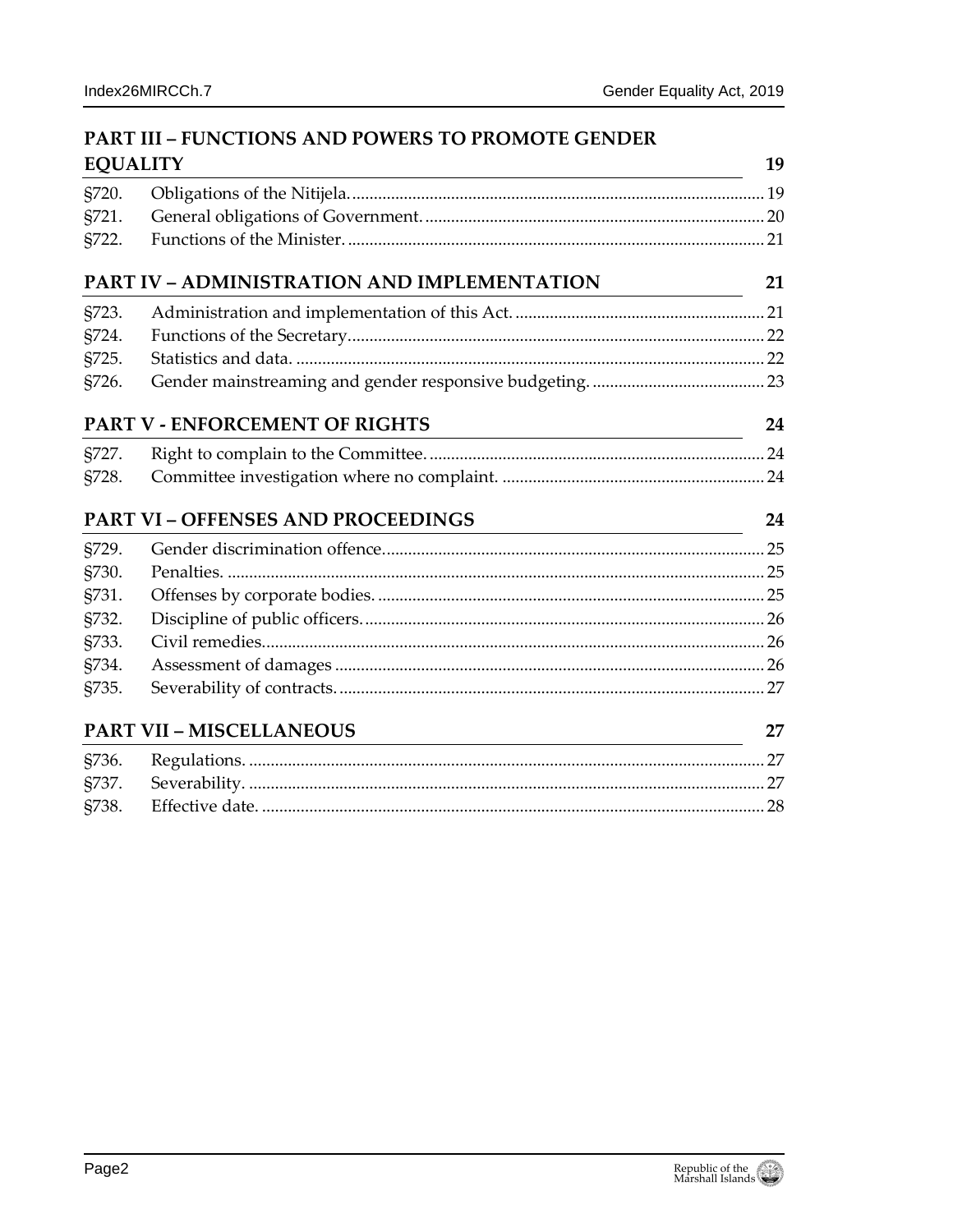#### **TITLE 26 - FAMILY CHAPTER 7 - GENDER EQUALITY ACT, 2019**



 Republic of the Marshall Islands *Jepilpilin Ke Ejukaan*

# **GENDER EQUALITY ACT, 2019**

 **AN ACT** to create a new Chapter under Title 26 of the MIRC to recognize, protect, promote and enforce the human rights and fundamental freedoms of all women and  $\frac{1}{2}$  girls, on an equal basis with men and boys, and to further implement the legal 8 obligations of the Marshall Islands as a State Party to the Convention on the Elimination of All Forms of Discrimination against Women; and to make related provisions.

| 11 | Commencement:  | October 1, 2019 |
|----|----------------|-----------------|
| 12 | <i>Source:</i> | P.L. 2019-116   |

#### <span id="page-2-0"></span>**§701. Short title.**

<span id="page-2-1"></span>This Act may be cited as the Gender Equality Act, 2019.

| 15 | §702. | Interpretation. |
|----|-------|-----------------|
|----|-------|-----------------|

- **In this Act, unless the context otherwise requires –**
- "**Committee**" means the Human Rights Committee established by the *Human Rights Committee Act 2015*;
- "**communication**" includes accessible information and communication technology;
- "**Constitution**" means the Constitution of the Republic of the Marshall Islands;
- "**Convention**" means the Convention on the Elimination of All Forms of Discrimination against Women as adopted by the United Nations on 18 December 1979 and entering into force on 3 September 1981, and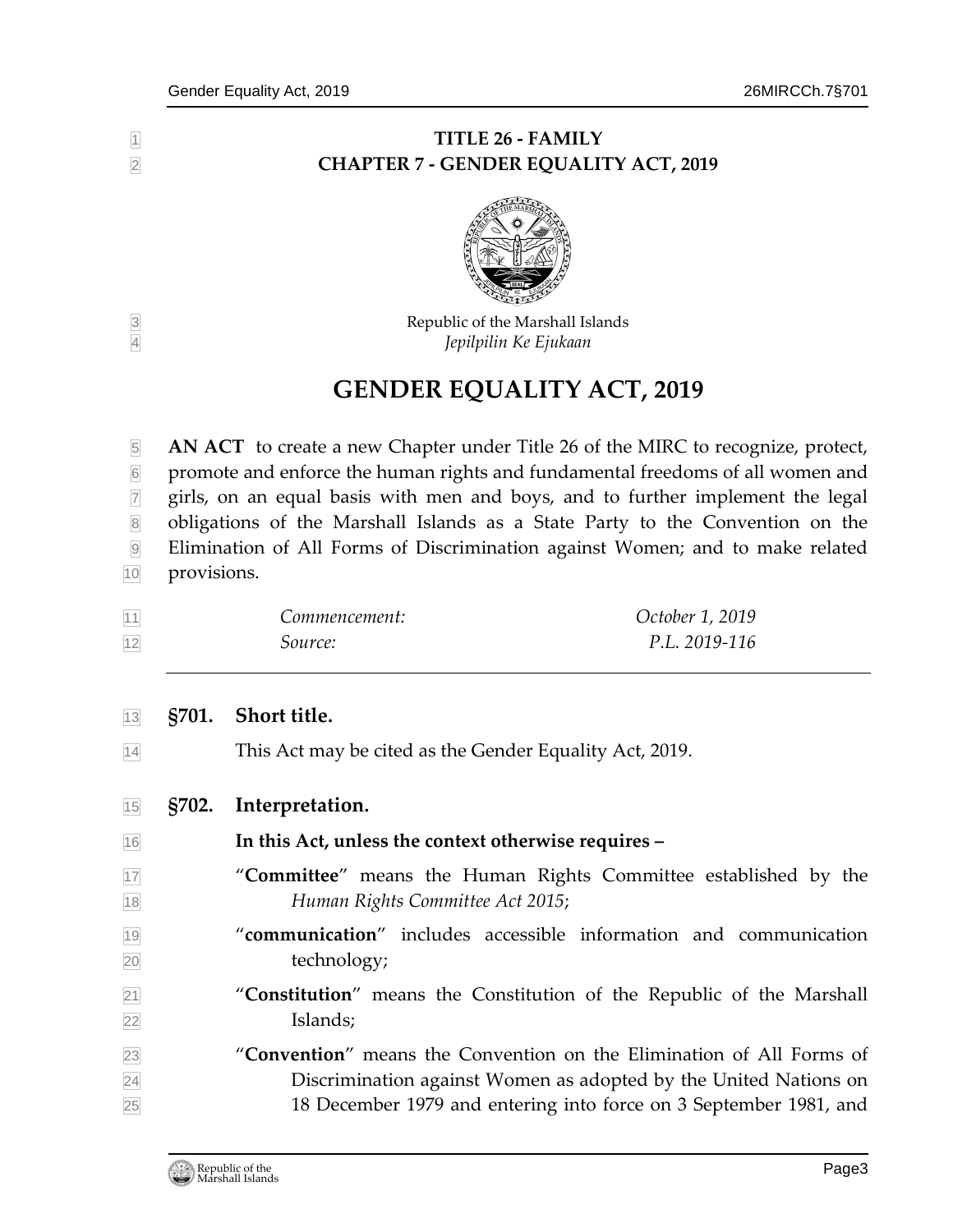$\parallel$  1 to which the Republic of the Marshall Islands acceded on 2 March  $2006;$ 

- "**Convention Committee**" means the Committee on the Elimination of Discrimination against Women established under the Convention;
- "**Court**" means the High Court;
- "**courts**" include the High Court;
- "**direct discrimination**" means any act, law, practice or measure that purposefully treats a person unequally or purposefully restricts a person from the exercise, enjoyment or fulfillment of any human right or fundamental freedom;
- "**disability**" includes a long-term physical, mental, intellectual or sensory impairment which, in interaction with various attitudinal and environmental barriers, may hinder full and effective participation of a person in society on an equal basis with others;
- "**domestic violence** "is an offense defined in accordance with Section 904 of the Domestic Violence Prevention and Protection Act, 2011;
- "**formal equality**" means equality of treatment under the law including the absence of discrimination, as distinguished from substantive equality;
- <sup>19</sup> "gender" means the socially determined status, roles, and responsibilities attributed to men and women on the basis of their sex in any given society;

#### "**gender discrimination**":

- (a) means any distinction, exclusion or restriction on the basis of sex, which has the effect or purpose of impairing or nullifying the recognition, enjoyment or exercise by women, irrespective of their marital status, on a basis of equality of men and women, of human rights and fundamental freedoms in any area ;
- $\frac{29}{29}$  (b) may be indirect or direct, and committed in either the public or private sphere, including by a public authority, organization, enterprise, or private individual; and
- (c) includes multiple and intersectional discrimination.
- "**gender equality**" means both formal equality and substantive equality and includes the absence of gender discrimination;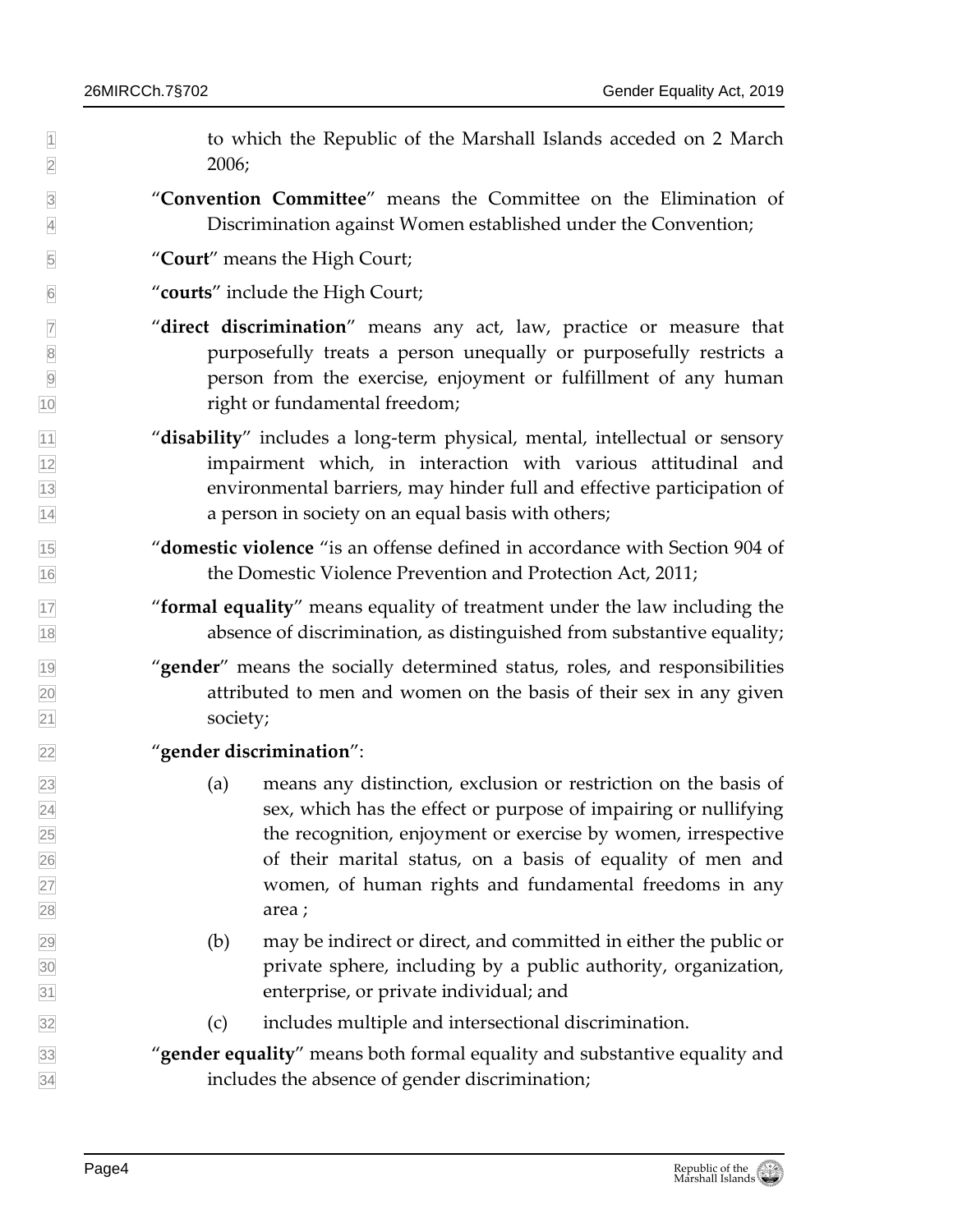"**gender mainstreaming**": (a) means a strategy for integrating the concerns, needs, and experiences of women as well as men into the design, implementation, monitoring and evaluation of legislation, policies and programs in all areas and at all levels, to ensure that women and men benefit equally; and (b) includes the process of assessing the implications for women and men of any planned action, including legislation, policies or programs in all areas and at all levels; **"gender quota"** means a minimum measure of representation of women in a decision-making body; "**gender stereotypes**" means a generalized view or assumption about the respective attributes or characteristics of men and women, including the roles and responsibilities they are prescribed within the family and in society at large; "**indirect discrimination**" means any act, law, practice or measure that **18** appears to be neutral but which has a detrimental affect; "**intersectional discrimination**" means discrimination against a person on several grounds which interact concurrently and which are based on  $\mathbb{R}^2$  the multiple identities of women including age, ethnicity, disability, marital status, HIV or health status, migrant status, religion, sexual orientation or gender identity; "**Minister**" means the Minister responsible for women and gender; "**Ministry**" means the Ministry responsible for women and gender; "**multiple discrimination**" means discrimination against a person on several grounds which apply at different times or in different circumstances and which are based on the multiple identities of women including age, ethnicity, disability, marital status, HIV or health status, migrant status, religion, sexual orientation or gender identity; "**multiple identities**" means the multiple identities of women including age, ethnicity, disability, marital status, HIV or health status, migrant status, religion, sexual orientation or gender identity, which may be a basis for multiple or intersectional discrimination;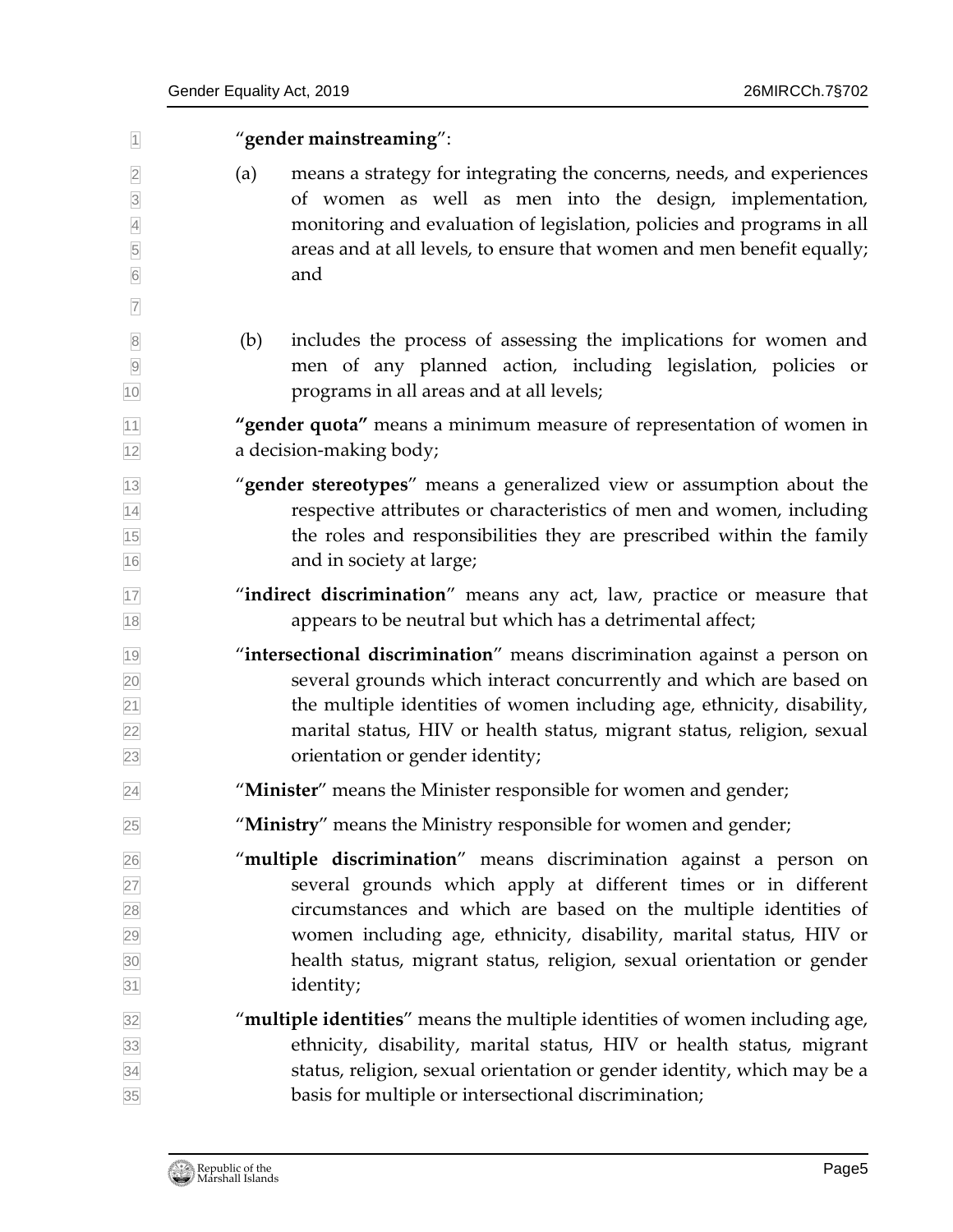"**persons with disabilities**" include persons who have long-term physical, mental, intellectual or sensory impairments which, in interaction with various barriers, may hinder their full and effective participation in society on an equal basis with others;

"**relevant organization**" means an organization that –

- (a) represents the interests of women and girls;
- (b) provides services to women and girls;
- (c) is engaged in advocacy to promote gender equality or the empowerment of women and girls; or
- (d) provides training or education to the public in matters relating **to gender equality;**
- "**Secretary**" means the Secretary of the Ministry responsible for women and gender;
- "**sex**" means the physical and biological characteristics that distinguish females and males;
- "**sexual harassment**" means an unwelcome sexual advance made in verbal, physical and/or other forms, intimidation, threat and/or other form of coercion or pressure that makes intimate sexual relations unavoidable for the victim or that creates an unbearable hostile environment and/or causes damage in terms of the person's employment, professional, economic, psychological and/or any other aspect of their well-being;

#### "**special measures**":

- (a) mean targeted measures designed to achieve substantive equality for women in all areas where they are historically underrepresented or disadvantaged;
- (b) include positive action, preferential treatment, and gender quotas;
- $\sqrt{29}$  (c) with the exception of measures relating to maternity rights, are temporary and shall be discontinued once the objective of substantive equality for women has been achieved and sustained over a reasonable period of time;
- (d) shall not be considered as gender discrimination;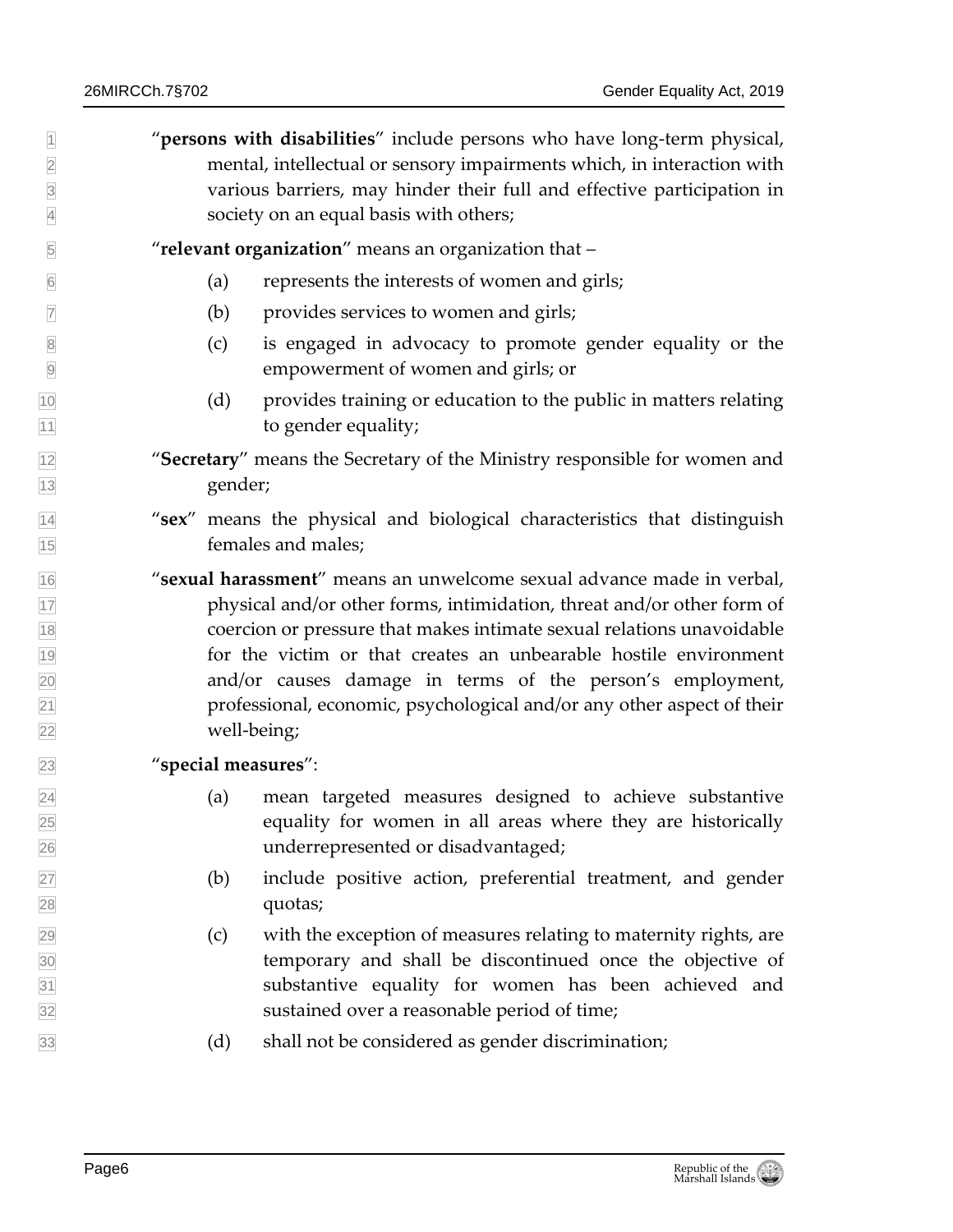<span id="page-6-0"></span>

| $\overline{1}$<br>$\overline{2}$<br>$\overline{3}$       |              |     | law;                |       | "substantive equality" means de facto equality or equality of results or<br>impact, as distinguished from formal equality or equality under the                                                                                                    |
|----------------------------------------------------------|--------------|-----|---------------------|-------|----------------------------------------------------------------------------------------------------------------------------------------------------------------------------------------------------------------------------------------------------|
| $\overline{4}$<br>5<br>$6\overline{6}$                   |              |     |                     |       | "Universal Declaration of Human Rights" means the first declaration<br>about the rights and freedoms of the individual as adopted by the<br>United Nations General Assembly in December 1948;                                                      |
| $\overline{7}$<br>$\overline{8}$<br>$\overline{9}$<br>10 |              |     |                     |       | "vulnerable women" include pregnant women, including adolescent<br>pregnant women, single mothers, adolescent or young mothers,<br>female heads of households, women with disabilities, older women,<br>and rural and outer island women.          |
| 11                                                       | <b>§703.</b> |     | Purpose of the Act. |       |                                                                                                                                                                                                                                                    |
| 12                                                       |              | (1) |                     |       | The purpose of this Act is to -                                                                                                                                                                                                                    |
| 13<br>$\overline{14}$<br>15<br>16<br>17                  |              |     | (a)                 |       | recognize, protect, promote, and enforce the full and equal<br>enjoyment of all human rights and fundamental freedoms by<br>all women and girls, on an equal basis with men and boys,<br>thereby promoting gender equality and non-discrimination; |
| 18<br>19                                                 |              |     | (b)                 |       | further implement the legal obligations of the Marshall Islands<br>as a State Party to the Convention;                                                                                                                                             |
| 20                                                       |              |     | (c)                 |       | adopt and implement a legal framework that:                                                                                                                                                                                                        |
| $\overline{21}$<br>$\overline{22}$                       |              |     |                     | (i)   | establishes gender equality in the political, economic,<br>social, domestic, and any other sphere;                                                                                                                                                 |
| 23<br>24                                                 |              |     |                     | (ii)  | incorporates the Convention into domestic policy and<br>legislation;                                                                                                                                                                               |
| 25<br>26<br>27<br>28<br>29                               |              |     |                     | (iii) | recognizes and upholds all human rights<br>and<br>obligations related to women and girls in all their<br>diversities under the Universal Declaration of Human<br>international human<br>Rights<br>and<br>other<br>rights<br>instruments; and       |
| 30<br>31                                                 |              |     |                     | (iv)  | promotes gender mainstreaming in all sectors and at all<br>levels.                                                                                                                                                                                 |
| 32                                                       | <b>§704.</b> |     |                     |       | Scope and objectives of the Act.                                                                                                                                                                                                                   |

- <span id="page-6-1"></span>
- (1) This Act –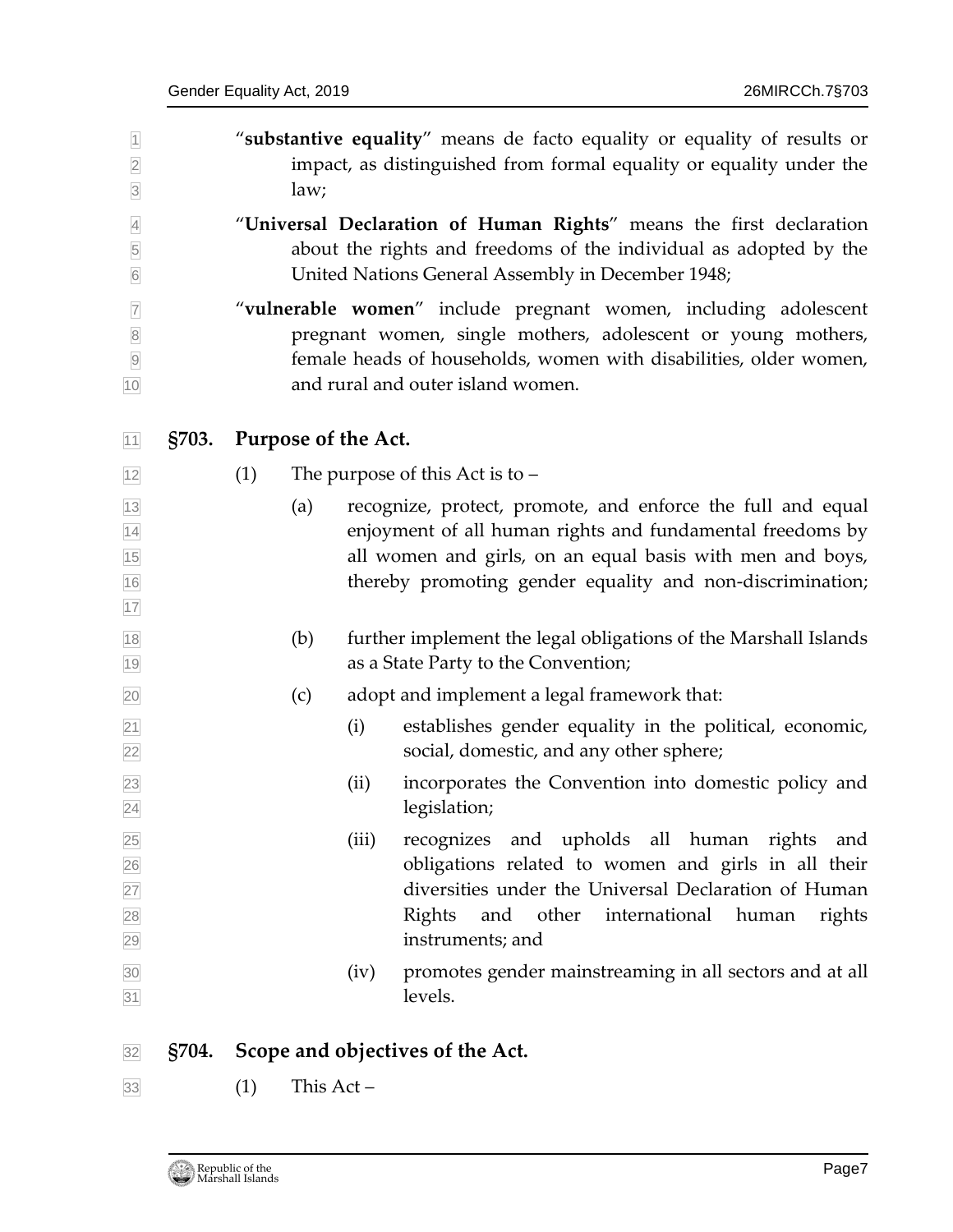- $\Box$  (a) recognizes that –
- (i) all women are entitled to substantive equality in all areas of their lives, on an equal basis with men; and
- (ii) gender discrimination is a violation of human rights;
- (b) seeks to extend to all women, regardless of their sex, gender or any other of their multiple identities, full protection of their human rights and fundamental freedoms;
- (c) recognizes the valuable contribution of women as equal partners to the development of the Marshall Islands, and therefore their right:
- (i) to be consulted and actively involved in all decision- making processes, policies, planning, and programming; and
- (ii) to be equally represented on all decision-making bodies;
- (d) supports there distribution of responsibilities between men and women, particularly in the home, to enable women to participate in all areas of economic, social and political life on an equal basis with men; and
- (e) recognizes the importance of allocating adequate human, financial and technical resources to realize the commitments under this Act.
- (2) In giving effect to this Act, and all other relevant legislation, the Government, the courts and all other persons and bodies must have regard to –
- (a) the purpose and principles of the Convention;
- (b) all interpretative guidelines, statements, general recommendations, and jurisprudence of the Convention Committee; and
- (c) all other relevant international human rights standards and **principles.**
- (3) This Act must be read and applied so as to achieve in the Marshall Islands the following strategic objectives –
- (a) enhanced and effective participation of women as equal partners in national and local development;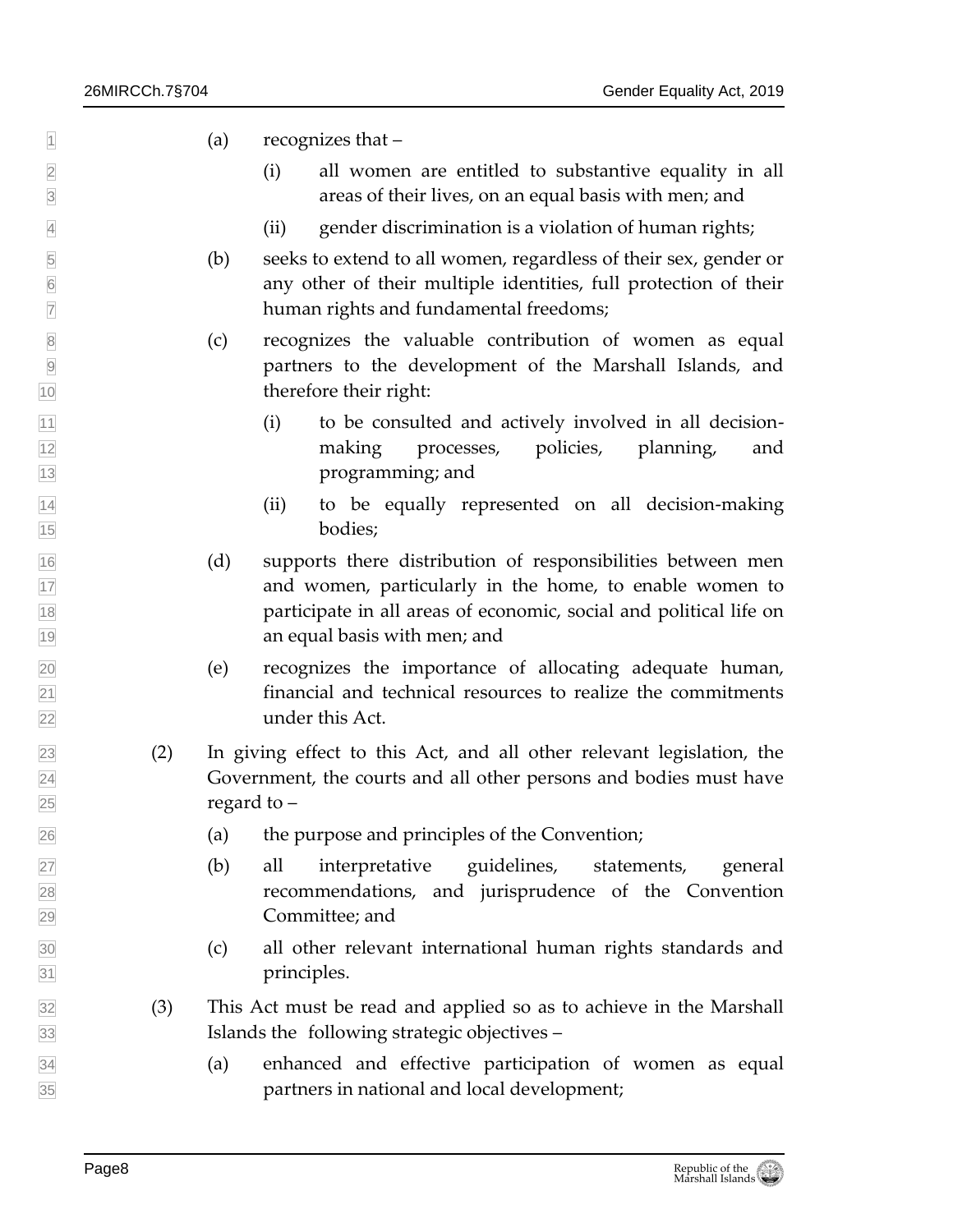<span id="page-8-1"></span><span id="page-8-0"></span>

| $\overline{1}$<br>$\overline{2}$<br>$\overline{\mathbf{3}}$ |              |     | (b) | gender inclusive and gender responsive development as part<br>of a rights-based approach to development and poverty<br>reduction;                                                                                                                             |
|-------------------------------------------------------------|--------------|-----|-----|---------------------------------------------------------------------------------------------------------------------------------------------------------------------------------------------------------------------------------------------------------------|
| $\overline{4}$<br>5                                         |              |     | (c) | effective collaboration and coordination with development<br>partners;                                                                                                                                                                                        |
| $\overline{6}$<br>$\overline{7}$                            |              |     | (d) | improved gender statistics, including sex-disaggregated data,<br>in all areas of women's lives; and                                                                                                                                                           |
| $\boldsymbol{8}$<br>$\overline{9}$<br>10                    |              |     | (e) | effective mainstreaming of gender equality across all policies,<br>planning, programming and budgets at all levels and in all<br>sectors.                                                                                                                     |
| 11                                                          | <b>§705.</b> |     |     | Application of the Act.                                                                                                                                                                                                                                       |
| 12<br>13                                                    |              | (1) |     | This Act binds every person in the Marshall Islands, irrespective of<br>the person's nationality or citizenship.                                                                                                                                              |
| 14<br>15<br>16<br>17                                        |              | (2) |     | This Act binds the State, civil society and the private sector, including<br>every Government department, local Government,<br>statutory<br>authority, and person in the employment of national or local<br>Government.                                       |
| $18$<br>19                                                  |              | (3) |     | Any law that is inconsistent with the provisions of this Act shall be<br>declared invalid to the extent of the inconsistency.                                                                                                                                 |
| 20                                                          | <b>§706.</b> |     |     | Prohibition of gender discrimination.                                                                                                                                                                                                                         |
| 21 <br> 22 <br>23<br>24                                     |              | (1) |     | Gender discrimination, whether direct or indirect discrimination, is<br>prohibited in all areas, in particular in the political, legal, economic,<br>employment, social and domestic spheres, and by any person, State<br>entity, enterprise or organization. |
| 25<br>26                                                    |              | (2) |     | Gender discrimination under subsection (1) includes multiple and<br>intersectional discrimination.                                                                                                                                                            |
| 27<br>28                                                    |              | (3) |     | Violence against women and girls, including sexual harassment,<br>constitutes gender discrimination.                                                                                                                                                          |
| 29                                                          |              | (4) |     | The following do not constitute gender discrimination:                                                                                                                                                                                                        |
| 30<br>31                                                    |              |     | (a) | provision of health, educational and other services designed to<br>cater for the specific needs of men and women;                                                                                                                                             |
| 32                                                          |              |     | (b) | special measures under this Act including Section 708; or                                                                                                                                                                                                     |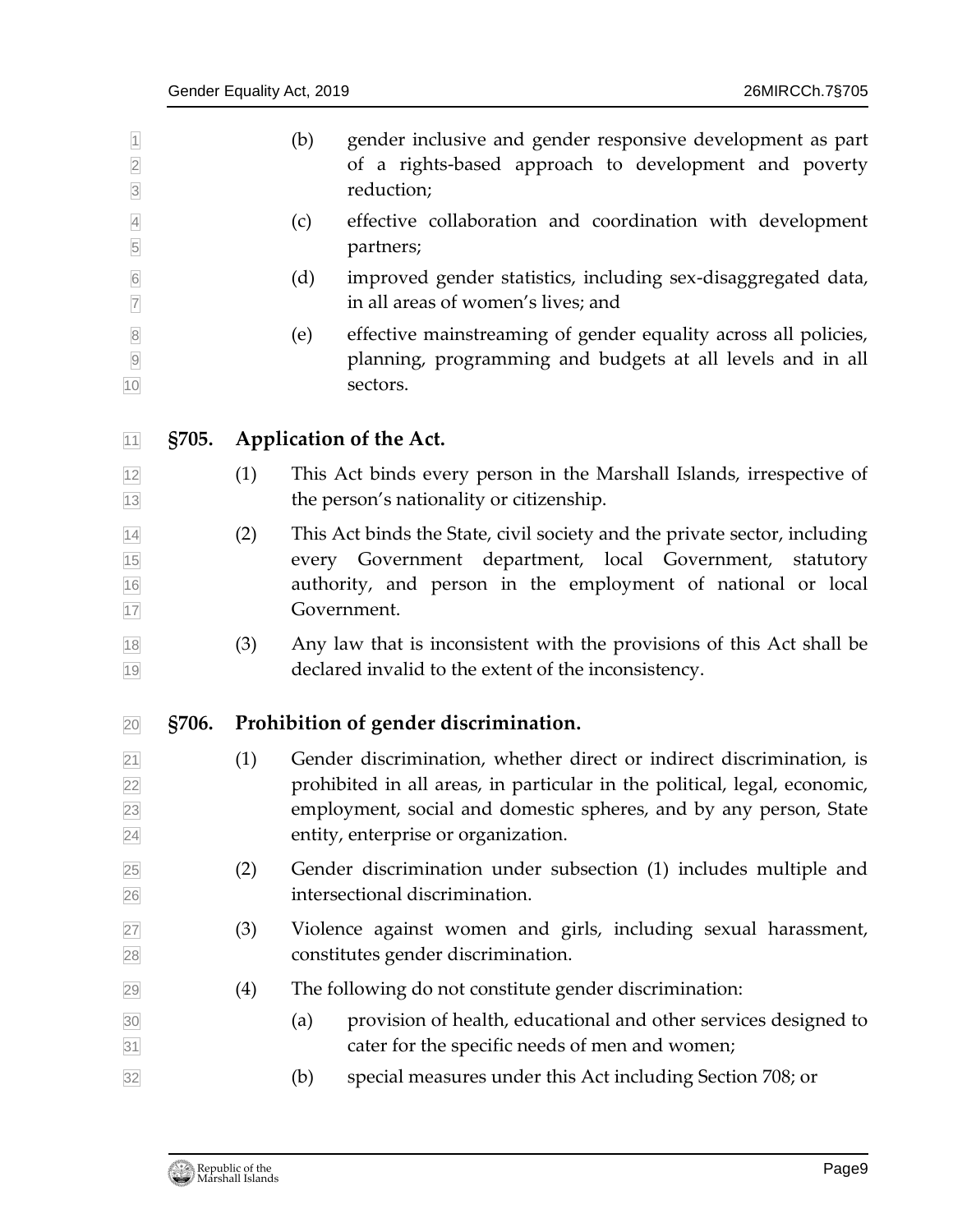(c) any distinction, exclusion or preference in respect of a particular job based on the inherent requirements of the job.

## <span id="page-9-0"></span> **PART II – HUMAN RIGHTS AND FUNDAMENTAL FREEDOMS TO GUARANTEE GENDER EQUALITYAND NON-DISCRIMINATION**

- <span id="page-9-1"></span>**§707. Guarantees for gender equality.**
- $\mathbb{Z}$  (1) The Government must ensure substantive equality for women in all areas of political, economic and social life, including education, marriage, family life, employment, vocational training, public or political office, health, social protection, and information.

#### <span id="page-9-2"></span>**§708. Special measures.**

- (1) The Government must collect sex-disaggregated data and information in all areas and identify any areas where there is inequality, underrepresentation or disadvantage for women;
- (2) Where there is evidence of inequality, underrepresentation or disadvantage for women under subsection (1), the Government, private sector and civil society organizations must consider the adoption of policies, legislation or programs, including special measures, aimed at achieving or accelerating substantive equality for women.
- $\boxed{21}$  (3) In particular, special measures may be implemented for the purpose of:
- (a) achieving gender equality in the labor market, including through eliminating occupational segregation, wage disparities, and gender disparities in the composition of the workforce, and protecting the maternity rights of women;
- (b) addressing gender inequalities in education at all levels, including through the provision of scholarships and support to pregnant students and young mothers; or
- (c) promoting substantive gender equality in all other development sectors.

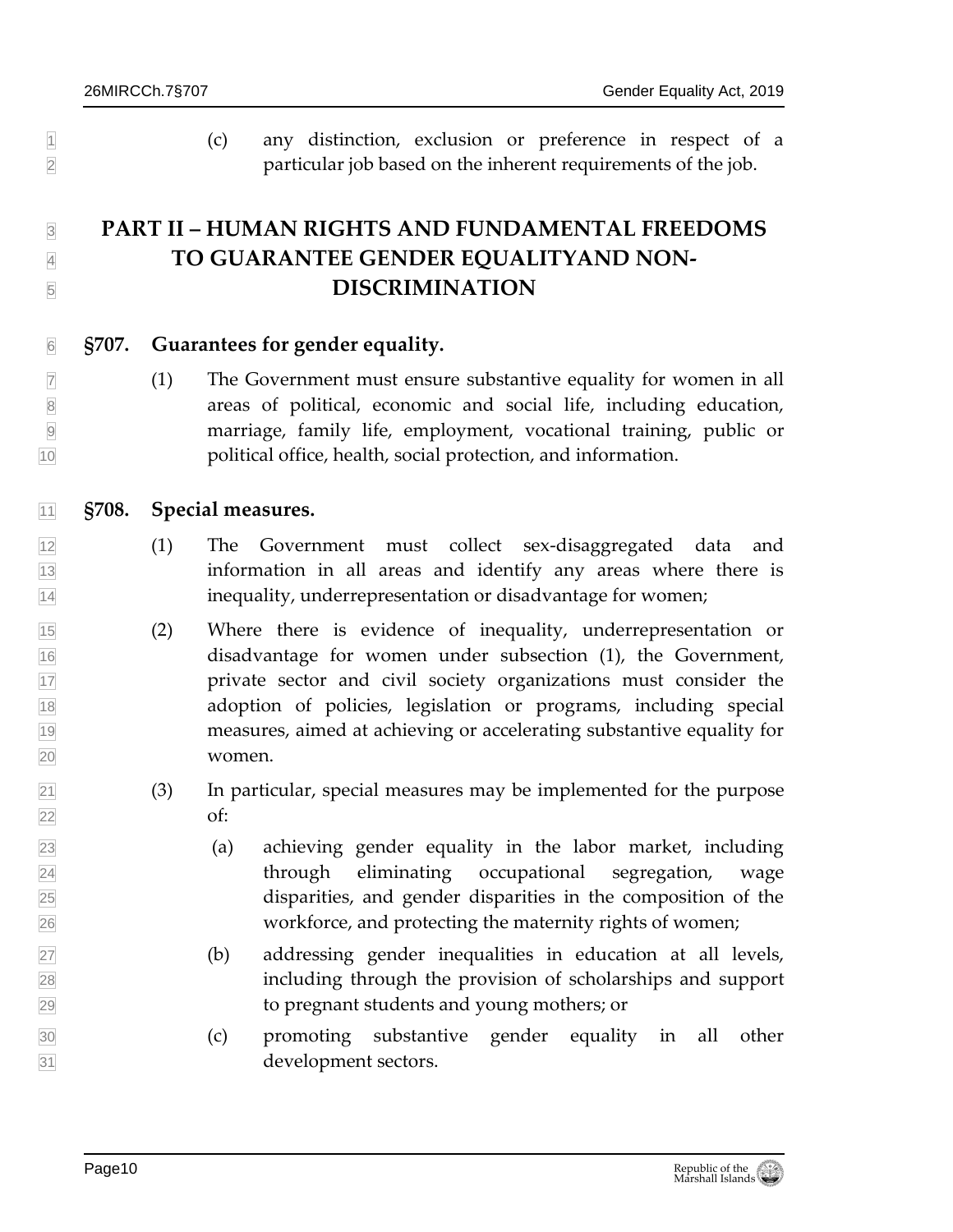<span id="page-10-1"></span><span id="page-10-0"></span>

| $\overline{1}$<br>$\overline{2}$                          |       | (4) |     | The Ministry must provide for officials and policymakers, at all levels<br>of Government, capacity-building on:                                                                                                                     |
|-----------------------------------------------------------|-------|-----|-----|-------------------------------------------------------------------------------------------------------------------------------------------------------------------------------------------------------------------------------------|
| $\overline{\mathbf{3}}$                                   |       |     | (a) | gender equality;                                                                                                                                                                                                                    |
| $\overline{4}$                                            |       |     | (b) | gender mainstreaming; and                                                                                                                                                                                                           |
| 5                                                         |       |     | (c) | special measures for achieving substantive gender equality.                                                                                                                                                                         |
| 6                                                         | §709. |     |     | Stereotypes and harmful practices.                                                                                                                                                                                                  |
| $\overline{7}$                                            |       | (1) |     | The Ministry must:                                                                                                                                                                                                                  |
| $\overline{8}$<br>$\overline{9}$<br>10<br>$\overline{11}$ |       |     | (a) | adopt measures to eliminate gender stereotypes, prejudice,<br>and harmful practices relating to women, including those<br>aggravated by age, disability and any other form of multiple<br>or intersectional discrimination;         |
| $\frac{12}{13}$<br>$\frac{14}{15}$                        |       |     | (b) | strengthen public education and provide training, particularly<br>in rural areas and the outer islands, on the negative impacts of<br>gender stereotypes, and promote public awareness about the<br>Convention and gender equality; |
| 16<br>17<br>18                                            |       |     | (c) | ensure that educational and training institutions at all levels,<br>including educational curricula, textbooks<br>and learning<br>materials, do not promote gender stereotypes;                                                     |
| 19                                                        |       |     | (d) | encourage the media to:                                                                                                                                                                                                             |
|                                                           |       |     |     | project positive images of women including older<br>(i)<br>women and women and girls with disabilities; and                                                                                                                         |
| 20<br>21<br>22<br>23                                      |       |     |     | promote the value of gender equality for society as a<br>(ii)<br>whole; and                                                                                                                                                         |
| $\overline{24}$<br>25                                     |       |     | (e) | monitor and evaluate the measures taken under this Section in<br>order to assess their impact.                                                                                                                                      |
| 26                                                        | §710. |     |     | Violence against women and girls.                                                                                                                                                                                                   |
| 27<br>28                                                  |       | (1) |     | Any form of violence against women and girls in the domestic or<br>public sphere is prohibited without exception.                                                                                                                   |
| 29                                                        |       | (2) |     | Violence against women and girls includes:                                                                                                                                                                                          |
| 30<br>31<br>32                                            |       |     | (a) | or threat, of assault, abuse, intimidation,<br>any form,<br>exploitation or other harm, whether physical, sexual,<br>psychological, emotional, or economic, and whether occurring                                                   |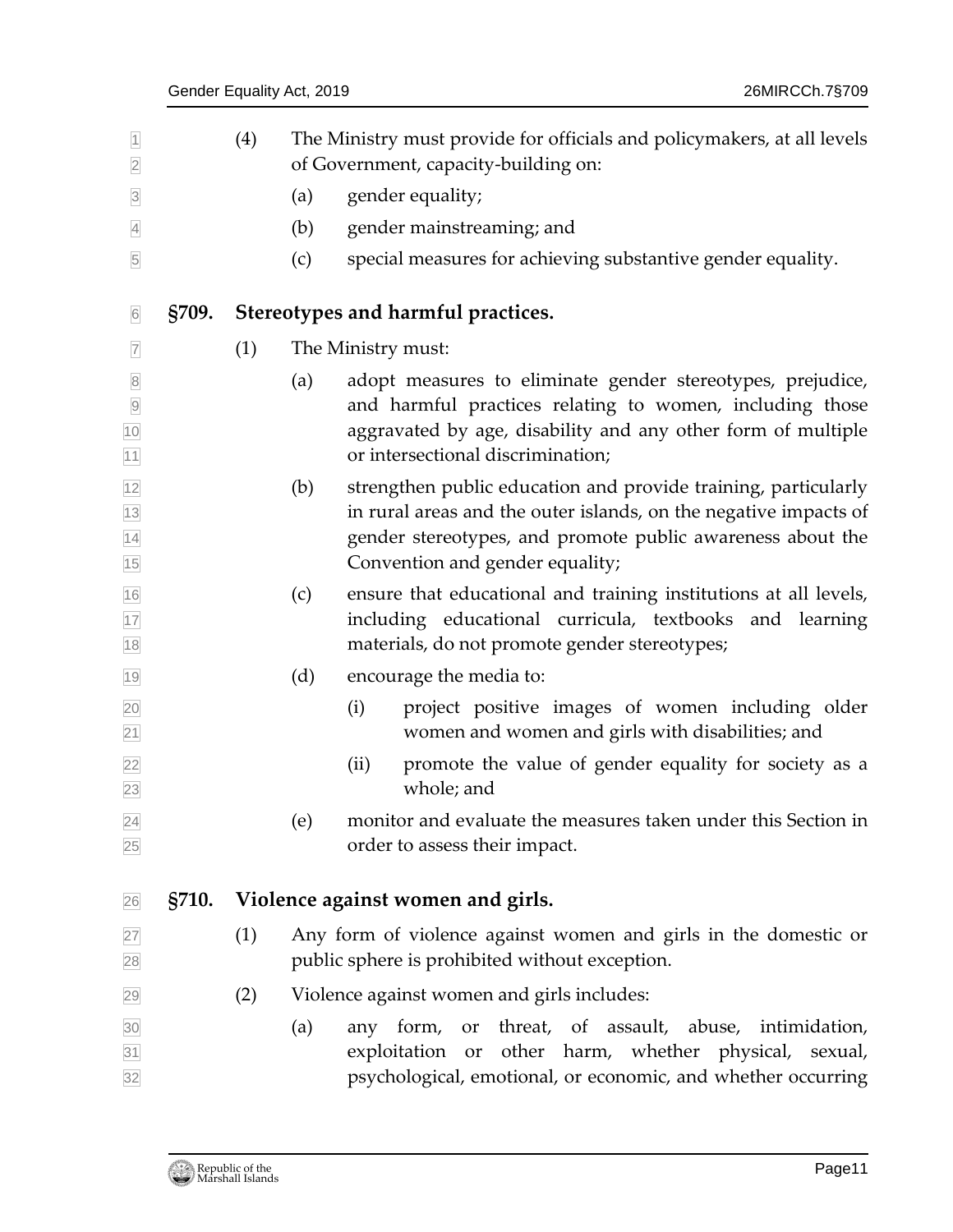$\parallel$ educational institution, workplace, or any other public place;

- (b) domestic violence as defined in Section 2; and
- (c) sexual harassment as defined in Section 2.
- (3) No legal defense of justifiable force or any other defense that infringes on the rights of women and girls under this Act is permitted.
- (4) The Ministry, in collaboration with the Public Service Commission, the Public Schools System, and other relevant stakeholders, must:
- (a) establish and implement comprehensive first response protocols, including emergency treatment, reporting obligations, and sanctions;
- (b) develop and implement a training program for health professionals to ensure they understand their responsibilities as first responders and are able to provide appropriate treatment, care and referrals for any woman or girl who is the victim of violence, including domestic violence;
- (c) integrate content on gender equality and non-discrimination into curricula at all levels of education, both public and private, from early childhood onwards;
- $\boxed{21}$  (d) raise awareness in the community, including through educational and media campaigns, on the criminal nature of all forms of violence against women and girls;
- (e) target both men and women in any awareness campaign under paragraph (d), in order to counter the social acceptance of violence against women and girls, and to encourage reporting of any violation of rights;
- $\boxed{28}$  (f) establish an efficient and reliable system of data collection on violence against women and girls, including domestic violence, disaggregated by sex, age, disability, ethnicity, and relationship between the victim and perpetrator; and
- (g) ensure that women and girls who are victims of violence, including those living in rural areas and the outer islands, have access to adequate support including shelters, legal aid and rehabilitation services.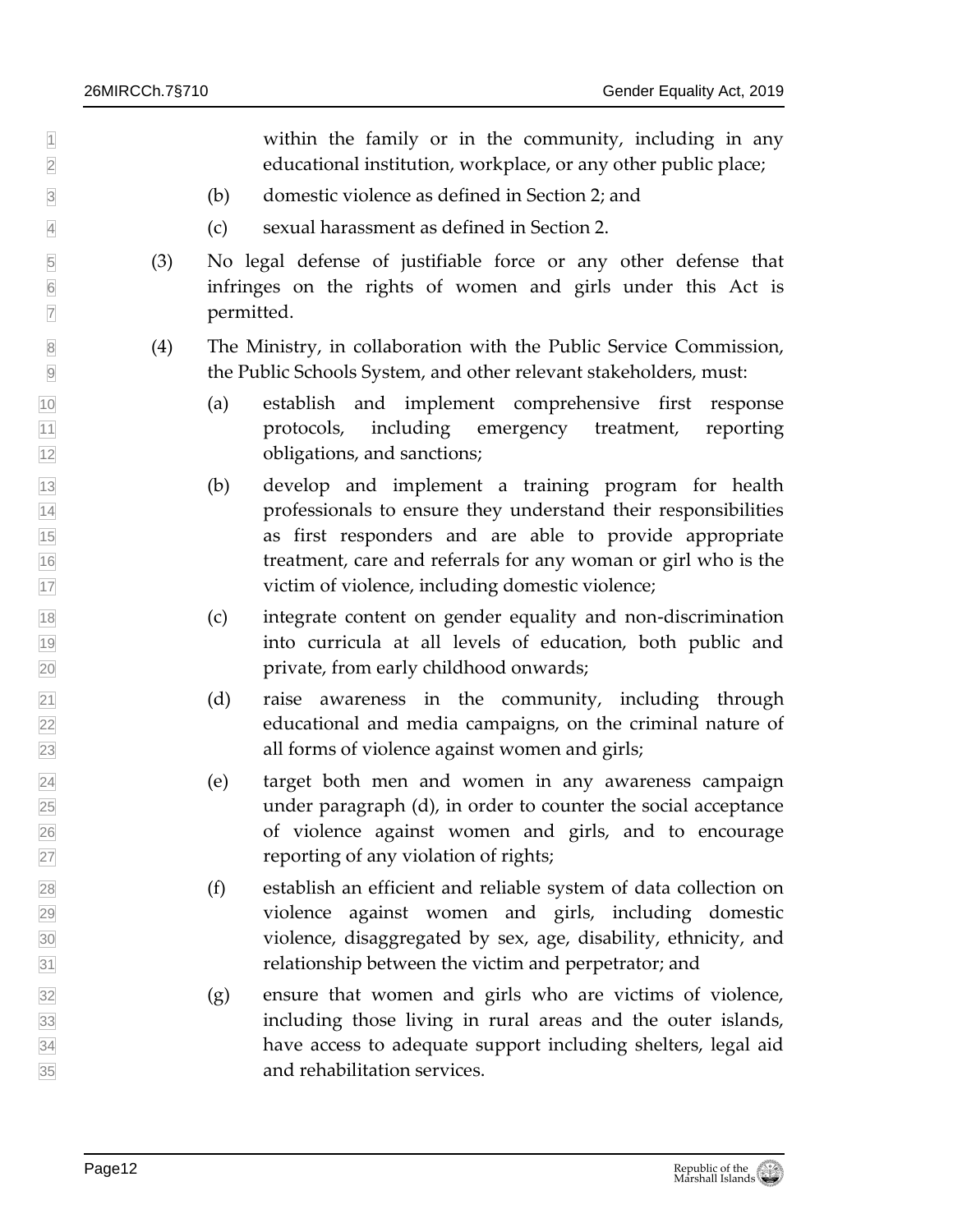<span id="page-12-0"></span>

| 1                                                                     | §711. | Access to justice. |     |                   |                                                                                                                                                                                                                                                                                      |
|-----------------------------------------------------------------------|-------|--------------------|-----|-------------------|--------------------------------------------------------------------------------------------------------------------------------------------------------------------------------------------------------------------------------------------------------------------------------------|
| $\overline{2}$                                                        |       | (1)                |     |                   | The Government must:                                                                                                                                                                                                                                                                 |
| $\overline{3}$<br>$\overline{4}$                                      |       |                    | (a) |                   | provide women with affordable, accessible and timely<br>remedies for any violation of rights under this Act; and                                                                                                                                                                     |
| $\overline{5}$<br>$6\overline{6}$<br>$\overline{7}$<br>$\overline{8}$ |       |                    | (b) |                   | ensure that the judicial system is sufficiently robust to deliver<br>services throughout the Marshall Islands, including rural areas<br>and the outer islands, through the allocation of sufficient<br>human, technical and financial resources.                                     |
| $\overline{9}$<br>10<br>11                                            |       | (2)                |     | against women by: | The Government must promote impartiality and fairness in the<br>justice system in particular in cases of sexual offences and violence                                                                                                                                                |
| 12<br>13                                                              |       |                    | (a) |                   | actively discouraging gender stereotypes that promote gender<br>bias and discrimination; and                                                                                                                                                                                         |
| 14<br>15<br>16<br>17<br>18<br>19                                      |       |                    | (b) |                   | establishing a program of gender-sensitive training for judicial<br>and law enforcement officers and other public officials,<br>including on all rights under the Convention and all forms of<br>discrimination,<br>including<br>multiple<br>intersectional<br>or<br>discrimination. |
| $\overline{20}$<br>$\overline{21}$                                    |       | (3)                |     |                   | The Government must consider the adoption of special measures to<br>address the under-representation of women in the judiciary.                                                                                                                                                      |
| $\overline{22}$                                                       |       | (4)                |     |                   | The Government may:                                                                                                                                                                                                                                                                  |
| 23                                                                    |       |                    | (a) |                   | provide vulnerable women with:                                                                                                                                                                                                                                                       |
| $\overline{24}$                                                       |       |                    |     | (i)               | legal aid services;                                                                                                                                                                                                                                                                  |
| 25                                                                    |       |                    |     |                   | (ii) exemption from court fees;                                                                                                                                                                                                                                                      |
| 26                                                                    |       |                    |     | (iii)             | counseling services; and                                                                                                                                                                                                                                                             |
| 27<br>28<br>29                                                        |       |                    |     | (iv)              | transport subsidies for court attendance and to access<br>the legal aid and counseling services under (i) and (iii);<br>and                                                                                                                                                          |
| 30<br>$\overline{31}$<br>32<br>33                                     |       |                    | (b) |                   | ensure that legal proceedings are held privately in whole or in<br>part, and that testimony can be given remotely, as may be<br>necessary to protect the safety, privacy and human rights of<br>women who are party to any proceedings.                                              |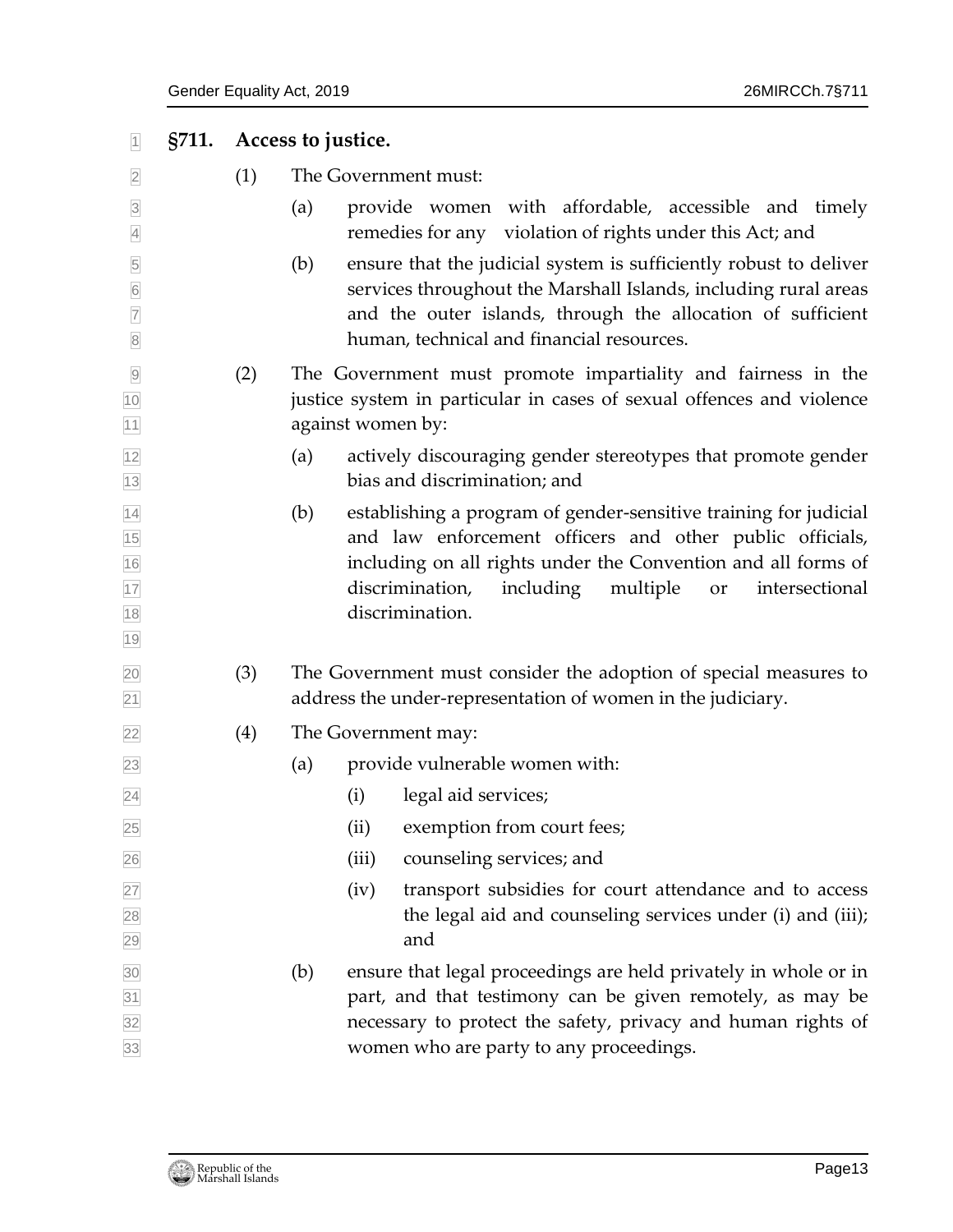#### **§712. Participation in political and public life.**

- <span id="page-13-0"></span> (1) Women are entitled to participate in all areas of political and public life on an equal basis with men.
- (2) Any act of exclusion, restriction or discrimination against women in respect of the following is prohibited:
- (a) the right to participate in the political process, including the right to vote, stand for election, or occupy any political office, 8 8 whether at national or local Government level;
- (b) the right to join and participate in any activities of a political **party**, labor union or other organization of choice;
- $\begin{array}{cc} \hline \hline \end{array}$  (c) the right to be a member of, or occupy any position of seniority, management or leadership in, a political party, civil society or community organization, church institution or group, local Government, or private sector body; and
- (d) the right to be a member of, or occupy any position of seniority, management or leadership in, the civil service and labor market, including any board, committee, task force, or State-owned enterprise.
- (3) The Government may consider the adoption of special measures to address the under-representation of women in decision-making in the Nitijela, local councils, boards, committees, taskforces, and State-owned enterprises.
- (4) The Ministry must, in collaboration with relevant stakeholders, conduct awareness-raising activities among political leaders, community leaders, civil servants, the media, private sector, and the general public on the importance and benefits of women participating in political life and decision-making.
- (5) The Government may build the capacity of women electoral candidates, including by seeking technical assistance from international development partners.

#### <span id="page-13-1"></span>**§713. Education.**

- (1) Women and girls have an equal right to education.
- (2) Women and girls, including women and girls with disabilities, must have equal opportunities to: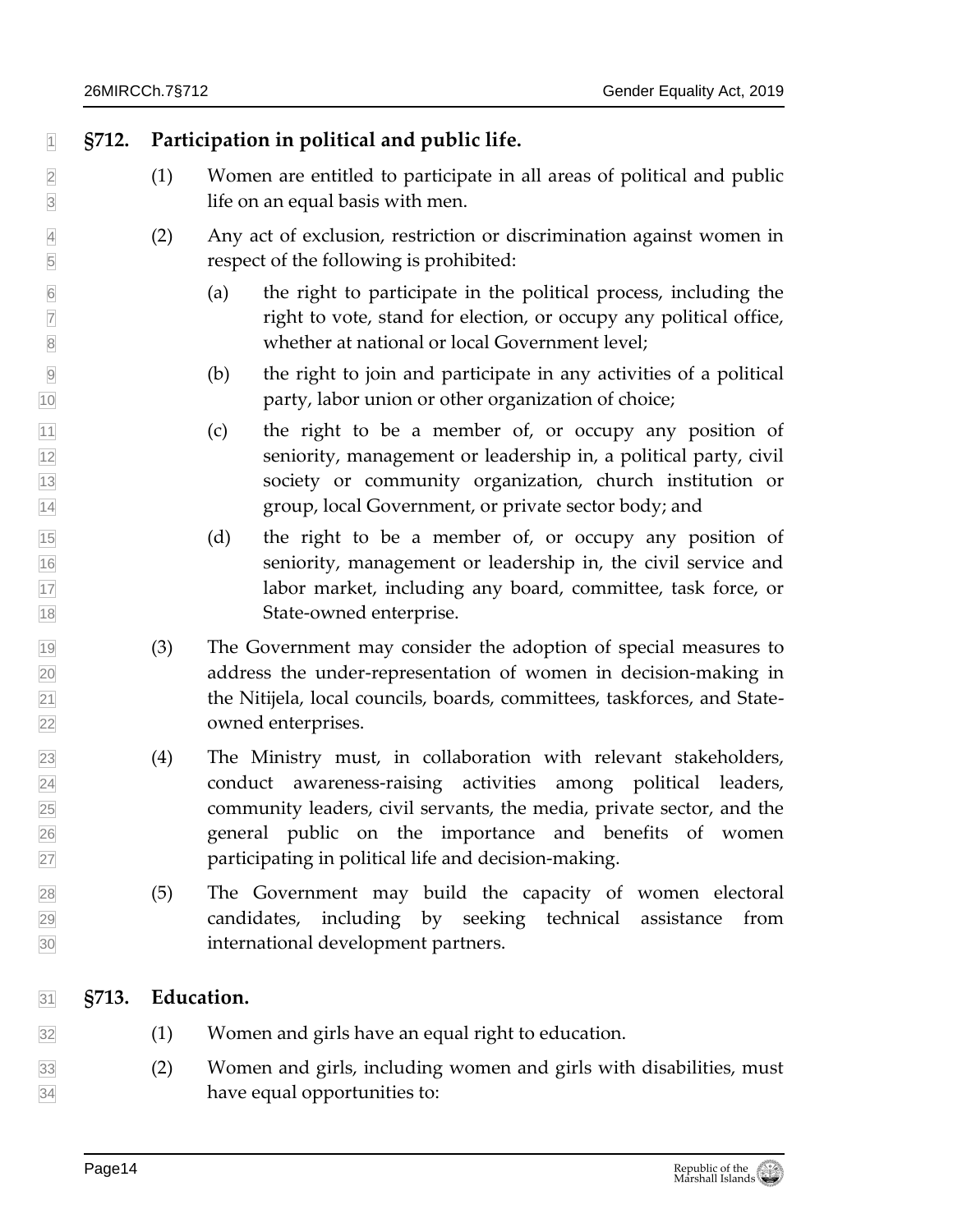| $\overline{1}$<br>$\overline{2}$                                                              |     | (a) | obtain preschool, primary, secondary, vocational, and higher<br>education, including equal access to all subjects;                                                                                                                                                                                                                                                                                                   |
|-----------------------------------------------------------------------------------------------|-----|-----|----------------------------------------------------------------------------------------------------------------------------------------------------------------------------------------------------------------------------------------------------------------------------------------------------------------------------------------------------------------------------------------------------------------------|
| $\overline{\mathbf{3}}$                                                                       |     | (b) | access professional training and re-training; and                                                                                                                                                                                                                                                                                                                                                                    |
| $\overline{4}$                                                                                |     | (c) | be awarded scholarships.                                                                                                                                                                                                                                                                                                                                                                                             |
| $\overline{5}$<br>$6\overline{6}$<br>$\overline{7}$<br>$\overline{8}$<br>$\overline{9}$<br>10 | (3) |     | An educational or training institution, excluding private institution,<br>must not refuse enrolment, restrict or refuse training, or deny any<br>other educational or training opportunity to a person on the basis of<br>sex, gender, or any of the multiple identities of women, including<br>suspending or expelling a female student on the grounds of<br>pregnancy, breastfeeding, marital or maternity status. |
| 11                                                                                            | (4) |     | Educational and training institutions must:                                                                                                                                                                                                                                                                                                                                                                          |
| $\frac{12}{13}$                                                                               |     | (a) | promote gender equality, human rights, and positive gender<br>roles;                                                                                                                                                                                                                                                                                                                                                 |
| $\frac{14}{15}$<br>$\frac{16}{16}$                                                            |     | (b) | apply a strict no-tolerance policy on sexual harassment, and<br>protect the right of women and girls to be treated with respect<br>and dignity;                                                                                                                                                                                                                                                                      |
| 17<br>18<br>19<br>20                                                                          |     | (c) | ensure that the working and learning environment is free from<br>gender discrimination, and all textbooks and learning<br>materials are without any content that perpetuates gender<br>stereotypes;                                                                                                                                                                                                                  |
| $\begin{array}{ c c c }\n\hline\n21 & 22 \\ 23 & 24 \\ 25 & \hline\n\end{array}$              |     | (d) | ensure that women and girls are able to freely choose their<br>course of study and career, on an equal basis with men and<br>boys;                                                                                                                                                                                                                                                                                   |
|                                                                                               |     | (e) | encourage women and girls to study non-traditional subjects<br>including science, technology, mathematics, and engineering;                                                                                                                                                                                                                                                                                          |
| 26<br>27<br>28<br>29                                                                          |     | (f) | age-appropriate education<br>provide<br>sexuality<br>on<br>and<br>reproductive health and rights, and incorporate traditional<br>knowledge, including the traditional knowledge of women, in<br>school curricula;                                                                                                                                                                                                    |
| $\frac{30}{31}$                                                                               |     | (g) | administer mandatory gender awareness training for teaching<br>staff and students at all levels;                                                                                                                                                                                                                                                                                                                     |
| 32<br>33                                                                                      |     | (h) | actively seek ways to remove gender disparities in education<br>where they exist, including by special measures; and                                                                                                                                                                                                                                                                                                 |
| $\frac{34}{35}$                                                                               |     | (i) | promote inclusive education, as provided for under the Rights<br>of Persons with Disabilities Act, 2015.                                                                                                                                                                                                                                                                                                             |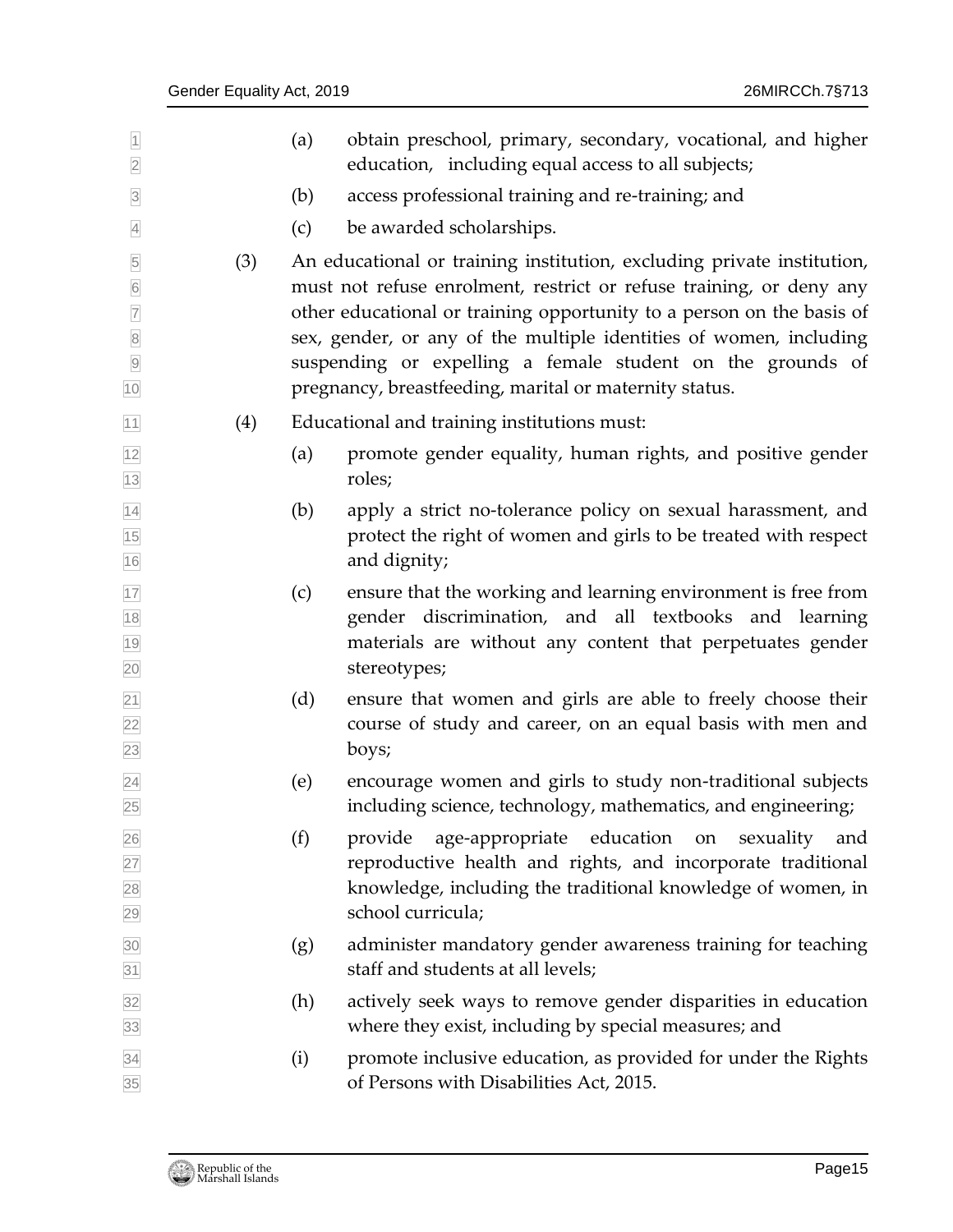<span id="page-15-0"></span> $\mathbb{I}$  (5) Educational and training institutions may ensure that female students who become pregnant or are young mothers are given support to continue and complete their education or training, including through special measures. (6) Special measures under subsection (5) comprise targeted support to safeguard the health and welfare of mother and child and may include: (a) prenatal and postnatal checkups during school hours; (b) free school lunches for pregnant and breastfeeding mothers; (c) breastfeeding and child care facilities within the educational 11 compound; and (d) adjustment of rules relating to homework, examinations, sport, or other activities, as may be required. **§714. Employment.** (1) Gender discrimination is prohibited in any area or aspect of employment, including the following: (a) recruitment and hiring, wages and salaries, conditions of employment, benefits, training opportunities, promotion, retirement, retrenchment, termination, or any other relevant area; and (b) occupational segregation or any restriction on female employment in a particular sector, industry, trade or occupation. (2) Women are entitled to maternity protection as a fundamental human right. (3) The Government must establish in both the public and private sectors a system of paid maternity leave consistent with international labor standards. (4) Every employer in the public and private sector must: (a) adopt and implement a gender policy aimed at ensuring non- discrimination and gender equality in the workplace; (b) adopt and implement a zero-tolerance policy on workplace harassment and bullying, including sexual harassment, supported by a confidential complaints mechanism,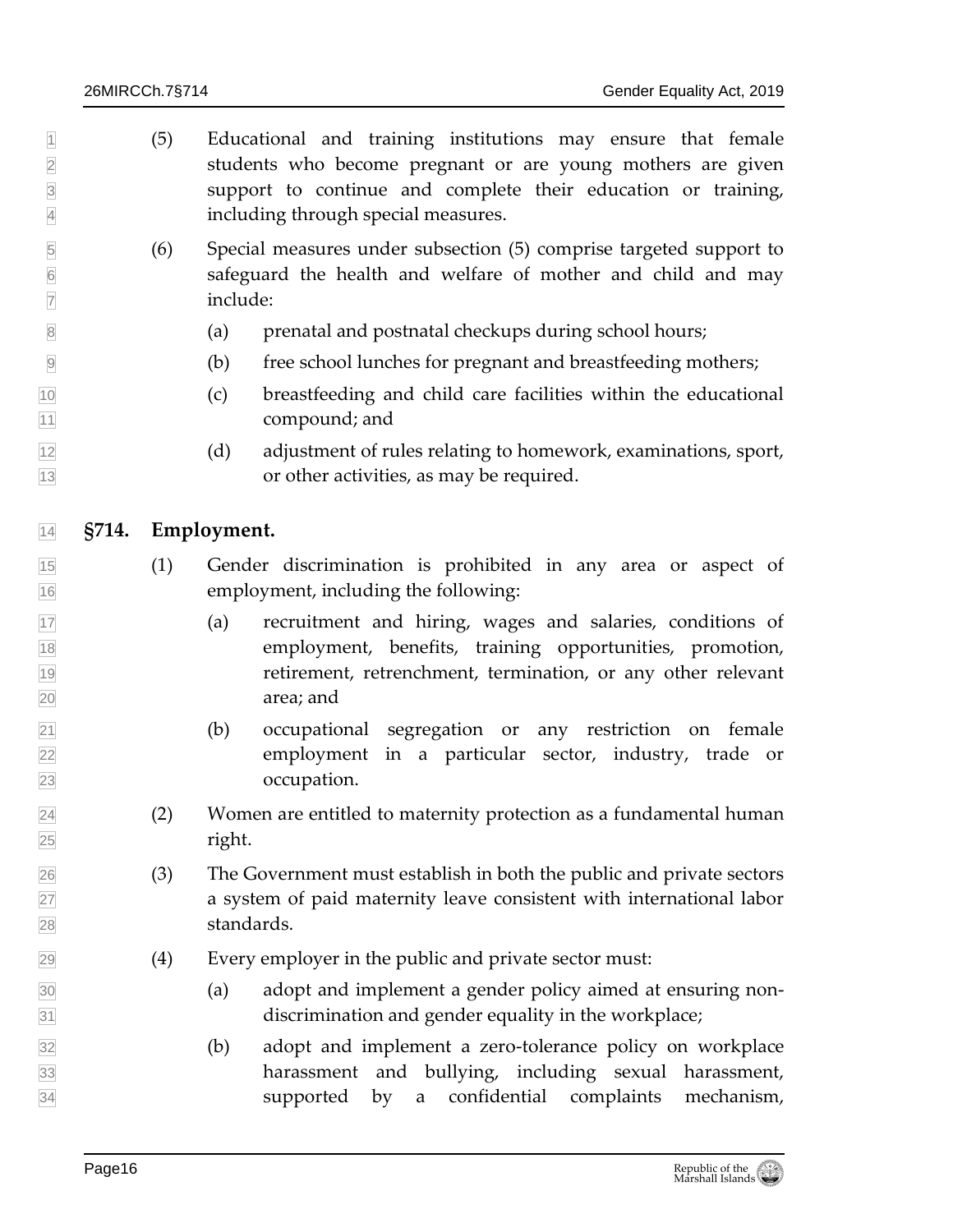<span id="page-16-0"></span>

| $\overline{1}$<br>$\overline{2}$      |       |         |     | disciplinary sanctions, staff training, and an information and<br>communication strategy;                                                                                                                                                                                         |
|---------------------------------------|-------|---------|-----|-----------------------------------------------------------------------------------------------------------------------------------------------------------------------------------------------------------------------------------------------------------------------------------|
| $\overline{3}$<br>$\overline{4}$<br>5 |       |         | (c) | actively seek ways to remove gender disparities in the<br>composition of the workforce and promote gender balance,<br>including by special measures;                                                                                                                              |
| $\overline{6}$<br>$\overline{7}$      |       |         | (d) | apply the principle of equal pay for work of equal value in line<br>with international labor standards;                                                                                                                                                                           |
| $\bf 8$<br>$\boxed{9}$                |       |         | (e) | protect pregnant women from types of work likely to be<br>harmful to them during pregnancy; and                                                                                                                                                                                   |
| 10<br>11                              |       |         | (f) | provide support to mothers in the workplace including<br>breastfeeding and child care facilities, and nursing breaks.                                                                                                                                                             |
| 12                                    | §715. | Health. |     |                                                                                                                                                                                                                                                                                   |
| 13<br>14<br>15                        |       | (1)     |     | The Government must provide women, including pregnant women<br>and mothers, affordable and quality health care including sexual and<br>reproductive health information and services.                                                                                              |
| 16<br>17                              |       | (2)     |     | Any form of gender discrimination in health care services is<br>prohibited.                                                                                                                                                                                                       |
| 18                                    |       | (3)     |     | The Government must:                                                                                                                                                                                                                                                              |
| 19                                    |       |         | (a) | establish appropriate health services for women;                                                                                                                                                                                                                                  |
| 20<br>$\overline{21}$<br>22           |       |         | (b) | develop a comprehensive national strategy to promote<br>women's health, recognizing the importance of women's<br>traditional knowledge and medicine;                                                                                                                              |
| 23<br>24<br>25                        |       |         | (c) | make adequate human and administrative resources and<br>budgetary provision for service delivery under paragraph (a),<br>including in rural areas and the outer islands;                                                                                                          |
| 26<br>27                              |       |         | (d) | integrate a gender perspective into all policies and programs<br>affecting women's health; and                                                                                                                                                                                    |
| 28<br>29<br>30                        |       |         | (e) | involve representative organizations of women and other<br>relevant organizations in the planning, implementation and<br>monitoring of all activities under $(a) - (d)$ .                                                                                                         |
| 31<br>32<br>33<br>34                  |       | (4)     |     | The Government must ensure that all health services are consistent<br>with the human rights of women, including their rights to autonomy,<br>privacy, confidentiality, informed consent, and choice, and no<br>woman, including any woman with disability, must be subject to any |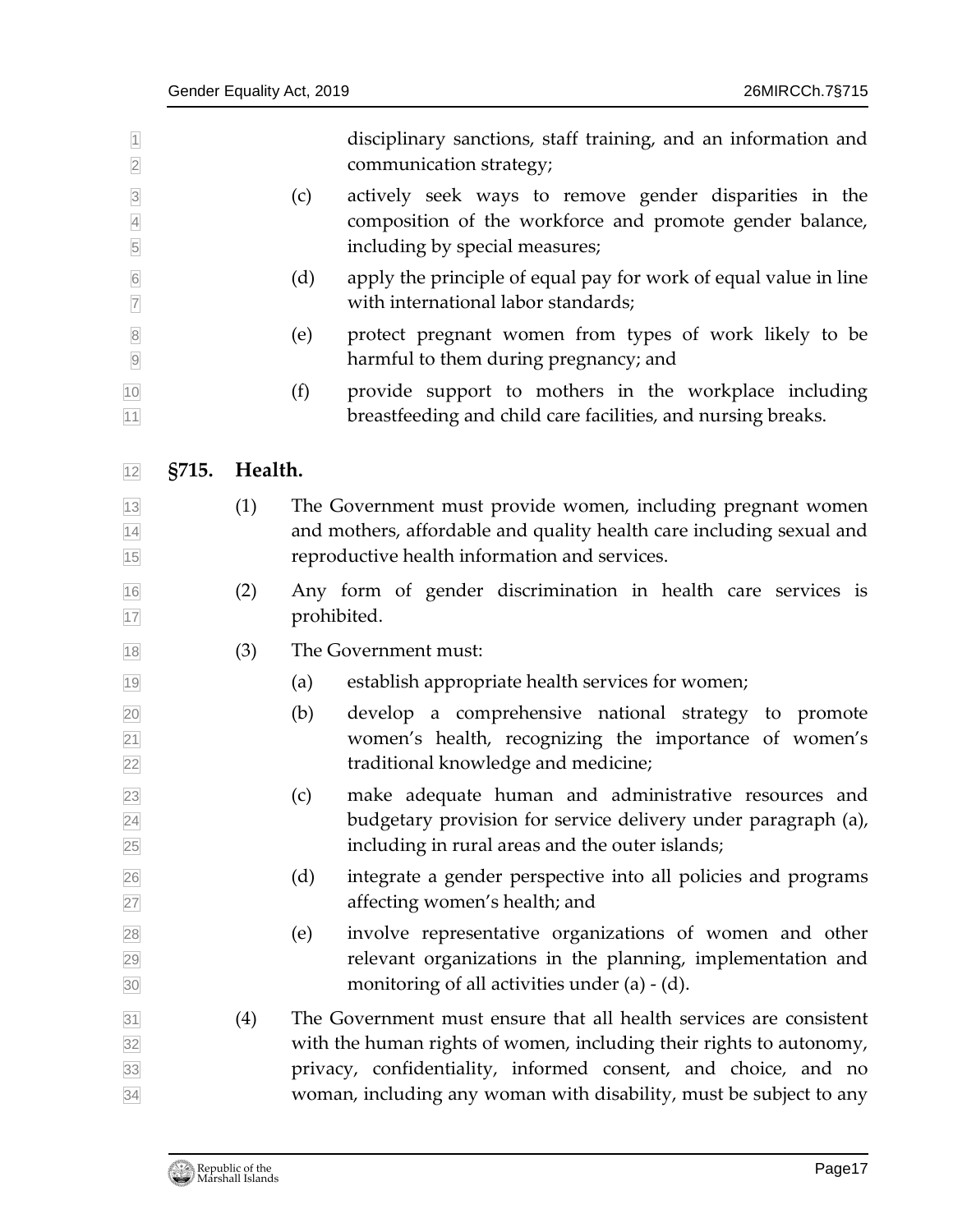- forced or non-consensual treatment or procedure including forced sterilization.
- <span id="page-17-0"></span>

#### **§716. Economic empowerment of women.**

- $\overline{4}$  (1) Women are entitled, on an equal basis with men, to:
- (a) establish an economic enterprise;
- (b) engage in any economic activity;
- (c) access markets;
- 8 (d) access loans, grants, mortgages, credit or any other financial services, including from a commercial or development bank; and
- (d) access social protection.
- (2) The Government must promote women's economic empowerment including through financial services such as credit schemes and financial literacy training, social protection and other support or special measures, especially for women in the informal economy and in the rural areas and outer islands.

#### <span id="page-17-1"></span>**§717. Environment, climate change and natural disasters.**

- (1) The Government must ensure:
- (a) equal opportunities for women to participate and engage in the design, development, implementation, and monitoring of all activities relating to disaster risk management and climate change;
- (b) the inclusion of a gender perspective in all policies, legislation, plans, programs and budgets under paragraph (a);
- (c) equal access of women to climate finance;
- (d) equal opportunities for women to access training on climate change mitigation and adaptation; and
- (e) equal participation of women in international climate dialogue and negotiations.
- (2) The Government must collect information and data on the gendered impacts of natural disasters and climate change, and use the information and data to inform gender-responsive legislation,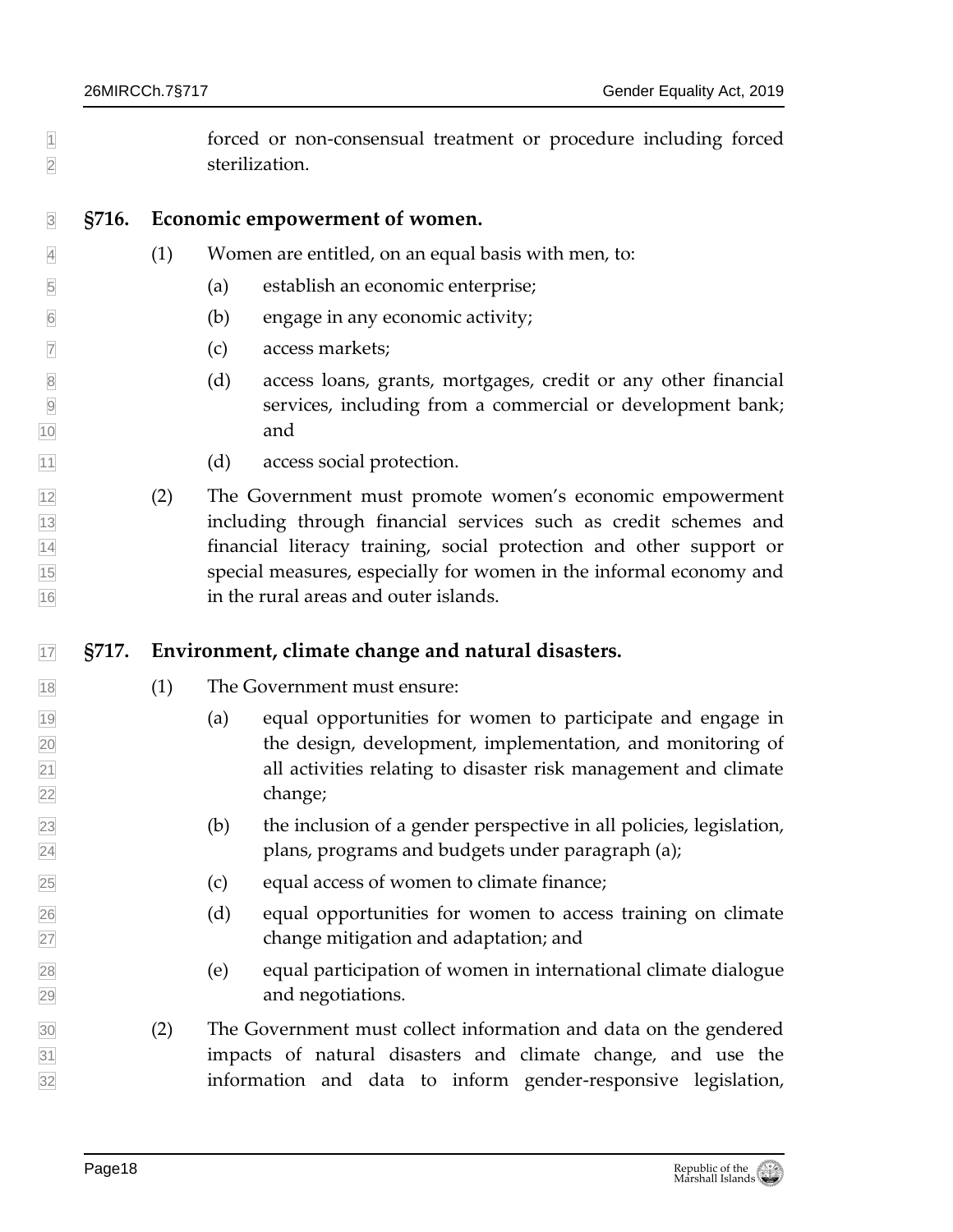<span id="page-18-1"></span><span id="page-18-0"></span>

| $\boxed{1}$<br>$\overline{2}$                               |     | policies, programs and budgets to improve disaster risk management<br>and climate resilience.                                                                                                                                                                                                      |
|-------------------------------------------------------------|-----|----------------------------------------------------------------------------------------------------------------------------------------------------------------------------------------------------------------------------------------------------------------------------------------------------|
| $\overline{3}$                                              |     | §718. Women and girls with disabilities.                                                                                                                                                                                                                                                           |
| $\overline{4}$<br>5                                         | (1) | Women and girls with disabilities are entitled to gender equality and<br>non-discrimination on an equal basis with other women.                                                                                                                                                                    |
| $6\,$<br>$\overline{7}$<br>$\overline{8}$<br>$\overline{9}$ | (2) | The Ministry must adopt appropriate measures to ensure the full and<br>equal enjoyment of all human rights and fundamental freedoms by<br>women and girls with disabilities, as provided for under the Rights of<br>Persons with Disabilities Act, 2015.                                           |
| 10                                                          |     | §719. Marriage and family relations.                                                                                                                                                                                                                                                               |
| 11                                                          | (1) | The legal age for marriage for both men and women is 18 years.                                                                                                                                                                                                                                     |
| 12<br>13<br>14                                              | (2) | Women are entitled to marry on an equal basis with men including<br>choosing their own partner and entering marriage on the basis of free<br>and full consent.                                                                                                                                     |
| 15<br>16                                                    | (3) | It is prohibited under any circumstances for a person to force or<br>pressure a woman or girl to enter marriage.                                                                                                                                                                                   |
| 17<br>$18$<br>19                                            | (4) | Marriage is only permissible with one partner to the exclusion of all<br>others and every marriage must be registered in accordance with the<br>Births, Deaths and Marriages Act 1988.                                                                                                             |
| 20<br>$\frac{21}{22}$<br>23<br>24                           | (5) | Women and men have equal rights and shared responsibilities in<br>marriage, including the equal right to decide on the number and<br>spacing of children, and the shared responsibility to provide and care<br>for any children, elderly parents, relatives, or other dependent family<br>members. |
| 25                                                          |     | <b>PART III - FUNCTIONS AND POWERS TO PROMOTE GENDER</b>                                                                                                                                                                                                                                           |
| 26                                                          |     | <b>EQUALITY</b>                                                                                                                                                                                                                                                                                    |

- <span id="page-18-3"></span><span id="page-18-2"></span>**§720. Obligations of the Nitijela.**
- (1) The Nitijela must:
- (a) ensure that legislation is consistent with a human rights-based approach;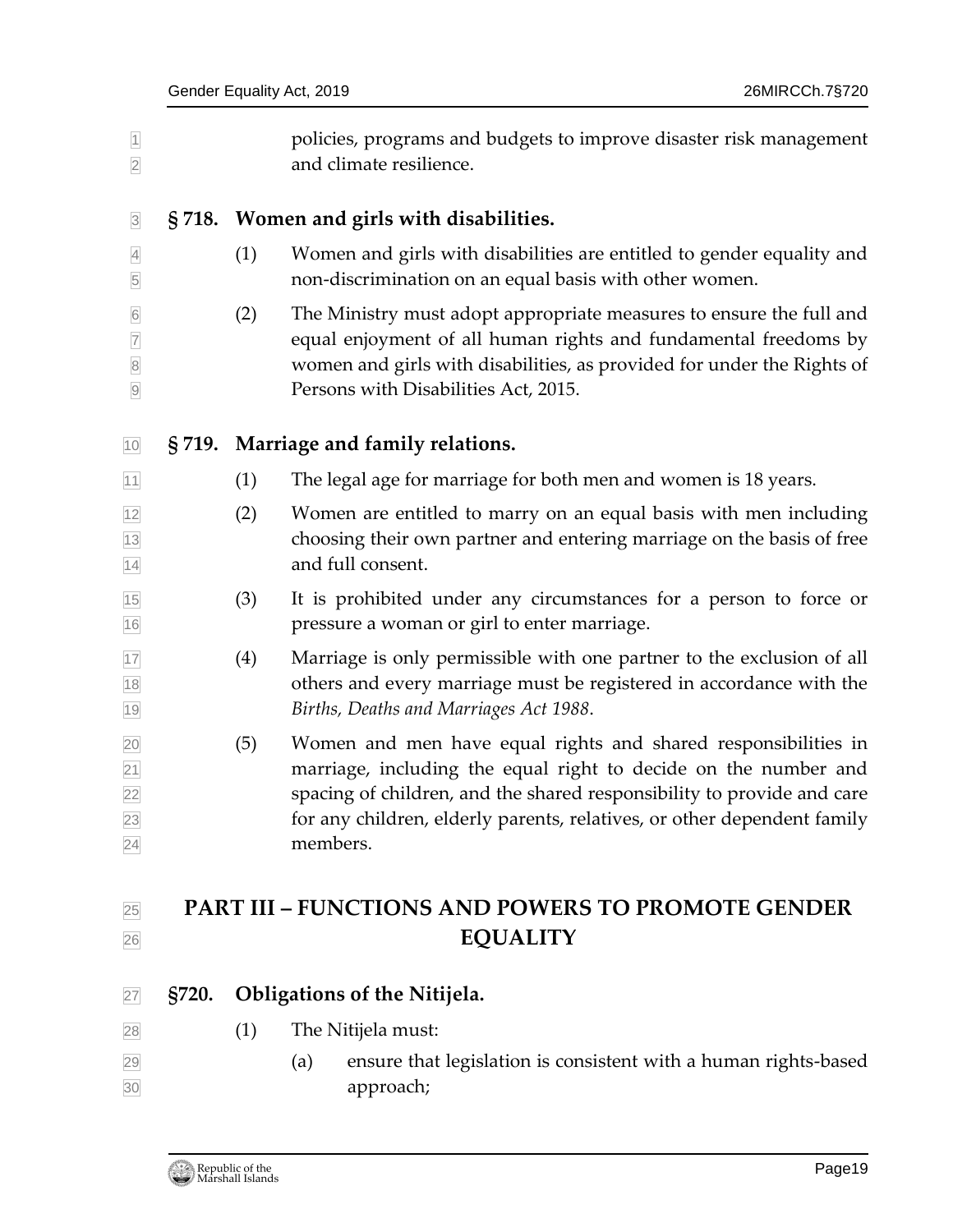- $\mathbb{I}$  (b) strengthen the legal framework to ensure compliance with the principles and norms of gender equality established by this law, other relevant laws, and international treaties to which the Marshall Islands is a State Party; and
- (c) approve funds sufficient for the achievement of objectives on gender equality as adopted by this law, other relevant laws, and international treaties to which the Marshall Islands is a 8 State Party.
- <span id="page-19-0"></span>**§721. General obligations of Government.**
- (1) The Government must promote and ensure the full realization of human rights and fundamental freedoms for all women and girls without any discrimination.
- (2) Without limiting the generality of subsection (1), the Government  $\sqrt{14}$  must –
- (a) refrain from engaging in any act or practice that is inconsistent with the rights set out in Part II of this Act, and ensure that public authorities and institutions, civil society, and private agencies and individuals act in conformity with those rights;
- (b) adopt and implement national strategies, policies and targets to eliminate all forms of gender discrimination, and promote 21 gender equality;
- (c) modify or abolish any legislation, regulation, or practice that discriminates against women or is otherwise inconsistent with the Convention;
- (d) mainstream gender across all national and sectoral development policies, planning and programs;
- (e) introduce and maintain a gender responsive budgeting system;
- (f) appoint gender focal points in different agencies for effective coordination, mainstreaming, and implementation of the Convention and this Act;
- $\overline{32}$  (g) promote equality of opportunity and treatment for women;
- (h) implement all laws on gender equality and ensure effective enforcement;

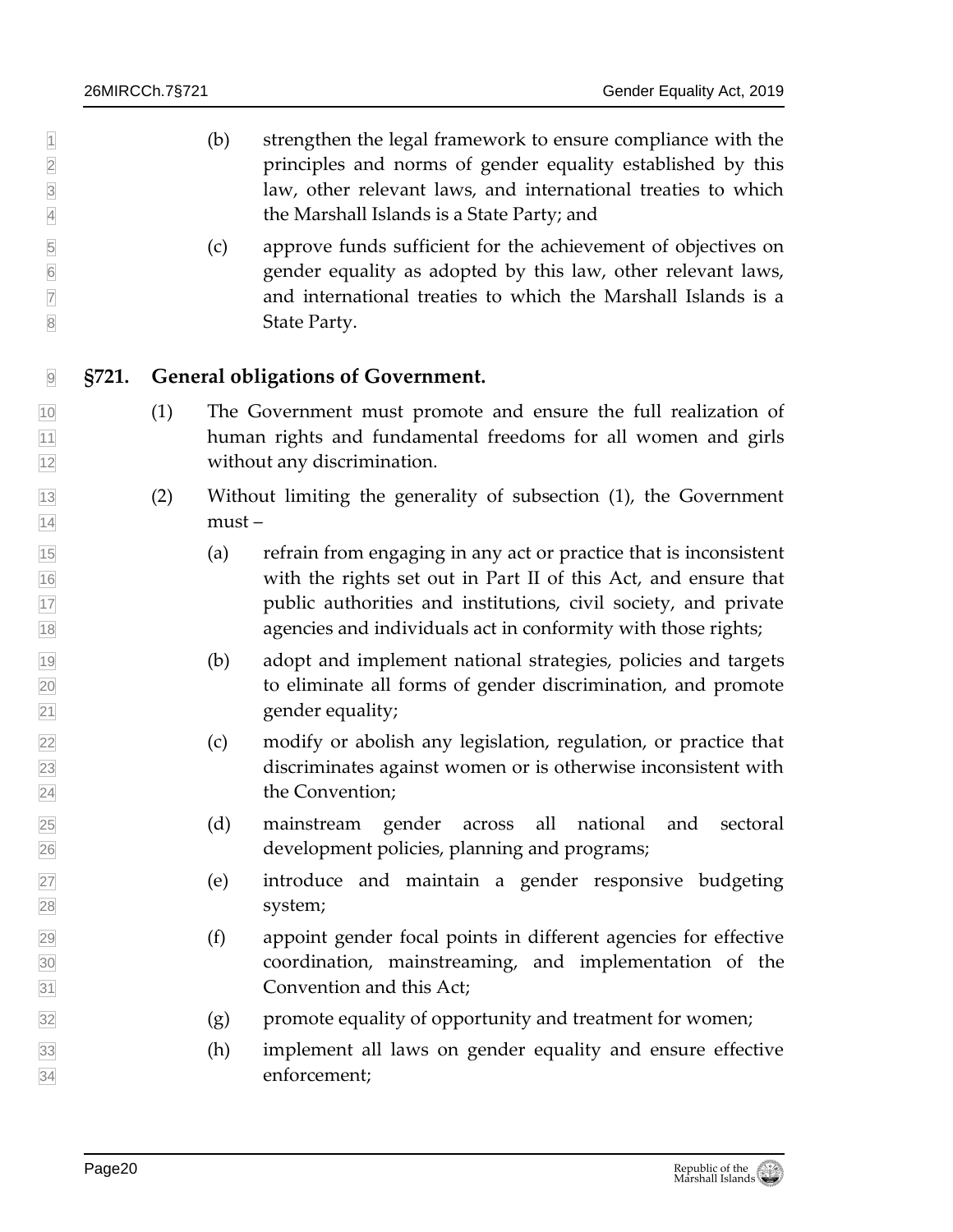<span id="page-20-2"></span><span id="page-20-1"></span><span id="page-20-0"></span>

| $\vert$ 1<br>$\overline{2}$<br>$\overline{3}$ |                                            |     | (i)                                                                                                                                                                                         | ensure that instances of violence, abuse, control or punishment<br>of women are identified, investigated and, where appropriate,<br>prosecuted; |  |  |  |
|-----------------------------------------------|--------------------------------------------|-----|---------------------------------------------------------------------------------------------------------------------------------------------------------------------------------------------|-------------------------------------------------------------------------------------------------------------------------------------------------|--|--|--|
| $\overline{4}$<br>5                           |                                            |     | (j)                                                                                                                                                                                         | adopt measures to prevent workplace gender discrimination in<br>the civil service, private sector and civil society;                            |  |  |  |
| $6\,$                                         |                                            |     | (k)                                                                                                                                                                                         | provide training on gender equality;                                                                                                            |  |  |  |
| $\overline{7}$<br>$\overline{8}$              | (1)                                        |     |                                                                                                                                                                                             | publicize national information on gender equality and carry<br>out awareness raising activities; and                                            |  |  |  |
| $\overline{9}$<br>10<br>11                    |                                            |     | (m)                                                                                                                                                                                         | routinely consult and coordinate with relevant civil society<br>including representative<br>organizations<br>organizations<br>of<br>women.      |  |  |  |
| 12                                            | <b>Functions of the Minister.</b><br>§722. |     |                                                                                                                                                                                             |                                                                                                                                                 |  |  |  |
| 13                                            | The Minister must -<br>(1)                 |     |                                                                                                                                                                                             |                                                                                                                                                 |  |  |  |
| $\overline{14}$<br>15                         |                                            |     | (a)                                                                                                                                                                                         | ensure compliance with reporting obligations under the<br>Convention;                                                                           |  |  |  |
| 16                                            |                                            |     | (b)                                                                                                                                                                                         | report to the Nitijela -                                                                                                                        |  |  |  |
| 17<br>18                                      |                                            |     |                                                                                                                                                                                             | annually on Government's fulfillment of its obligations<br>(i)<br>under this Act and the Convention; and                                        |  |  |  |
| 19                                            |                                            |     |                                                                                                                                                                                             | periodically, as may be required;<br>(ii)                                                                                                       |  |  |  |
| 20<br>21                                      |                                            |     | (c)                                                                                                                                                                                         | perform any other functions assigned to the Minister under<br>this Act or any other Act.                                                        |  |  |  |
| 22                                            |                                            |     |                                                                                                                                                                                             | <b>PART IV - ADMINISTRATION AND IMPLEMENTATION</b>                                                                                              |  |  |  |
| 23                                            | S723.                                      |     |                                                                                                                                                                                             | Administration and implementation of this Act.                                                                                                  |  |  |  |
| $\overline{24}$<br>25                         |                                            | (1) | The                                                                                                                                                                                         | responsible<br>for<br>the<br>Ministry is<br>administration<br>and<br>implementation of this Act.                                                |  |  |  |
| $\frac{26}{27}$<br>28                         |                                            | (2) | The Ministry is the focal point for matters relating to the<br>implementation of the Convention and this Act, including<br>coordinating implementation with other departments and agencies. |                                                                                                                                                 |  |  |  |
| 29                                            |                                            | (3) | The Secretary -                                                                                                                                                                             |                                                                                                                                                 |  |  |  |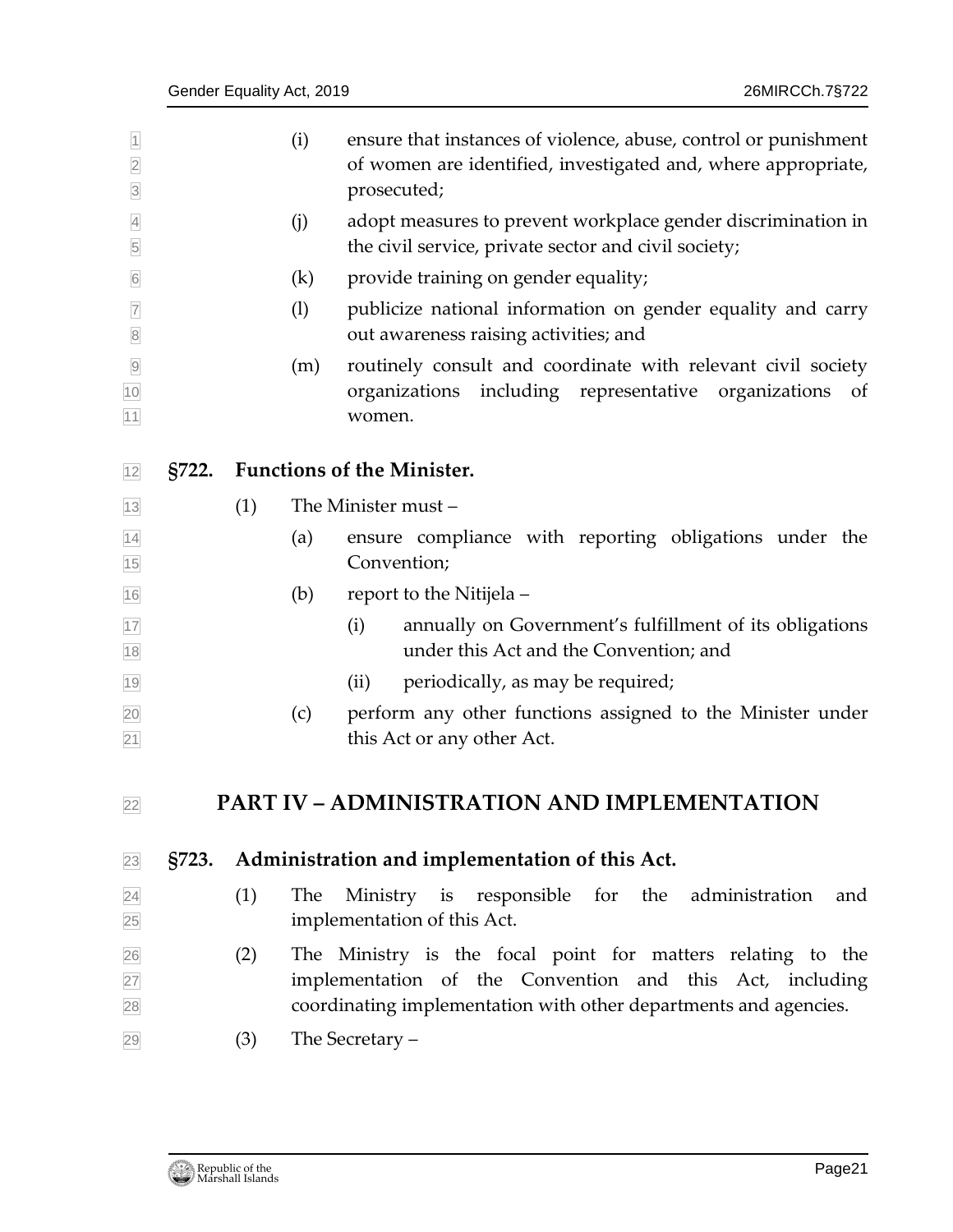<span id="page-21-1"></span><span id="page-21-0"></span>

| $\overline{1}$<br>$\overline{2}$<br>$\overline{3}$ |       |     | (a)                  |           | may delegate, in writing, any of his or her powers or duties to<br>a public officer in the Ministry with relevant qualifications and<br>experience; and                                       |  |
|----------------------------------------------------|-------|-----|----------------------|-----------|-----------------------------------------------------------------------------------------------------------------------------------------------------------------------------------------------|--|
| $\overline{4}$<br>$\overline{5}$<br>$\overline{6}$ |       |     | (b)                  |           | must designate one or more public officers with relevant<br>qualifications and experience to coordinate the Ministry's<br>responsibilities under this Act.                                    |  |
| $\overline{7}$                                     | S724. |     |                      |           | <b>Functions of the Secretary.</b>                                                                                                                                                            |  |
| $\overline{8}$                                     |       | (1) | The Secretary must - |           |                                                                                                                                                                                               |  |
| $\overline{9}$<br>10<br>$\overline{11}$            |       |     | (a)                  |           | consult with other Ministries, local councils, representative<br>organizations of women, and other relevant organizations to<br>ensure the effective implementation of this Act;              |  |
| $\frac{12}{13}$                                    |       |     | (b)                  |           | assist the Minister in the performance of the Minister's<br>functions under this Act;                                                                                                         |  |
| $\frac{14}{15}$                                    |       |     | (c)                  | this Act; | keep records relating to gender equality matters as required by                                                                                                                               |  |
| $\frac{16}{17}$                                    |       |     | (d)                  | and       | report to the Minister and the Committee at least twice yearly;                                                                                                                               |  |
| $\frac{18}{19}$                                    |       |     | (e)                  | this Act. | perform any other function ascribed to the Secretary under                                                                                                                                    |  |
| $\overline{20}$                                    | §725. |     | Statistics and data. |           |                                                                                                                                                                                               |  |
| $\frac{21}{22}$<br>$\frac{23}{23}$                 |       | (1) |                      |           | The Ministry must ensure the collection of appropriate information<br>and data to enable the Government to formulate and implement<br>policies to give effect to the Convention and this Act. |  |
| $\overline{24}$                                    |       | (2) |                      |           | Statistics and data collected must-                                                                                                                                                           |  |
| $\overline{25}$                                    |       |     | (a)                  |           | cover all areas relevant to women's lives including:                                                                                                                                          |  |
| $\overline{26}$                                    |       |     |                      | (i)       | poverty;                                                                                                                                                                                      |  |
| $\overline{27}$                                    |       |     |                      | (ii)      | violence;                                                                                                                                                                                     |  |
| 28                                                 |       |     |                      | (iii)     | domestic, care giving, and subsistence responsibilities;                                                                                                                                      |  |
| 29                                                 |       |     |                      | (iv)      | employment;                                                                                                                                                                                   |  |
| $\overline{30}$                                    |       |     |                      | (v)       | climate change and natural disasters; and                                                                                                                                                     |  |
| $\frac{31}{32}$                                    |       |     |                      | (vi)      | access to health care, social protection, housing, and<br>social and economic benefits;                                                                                                       |  |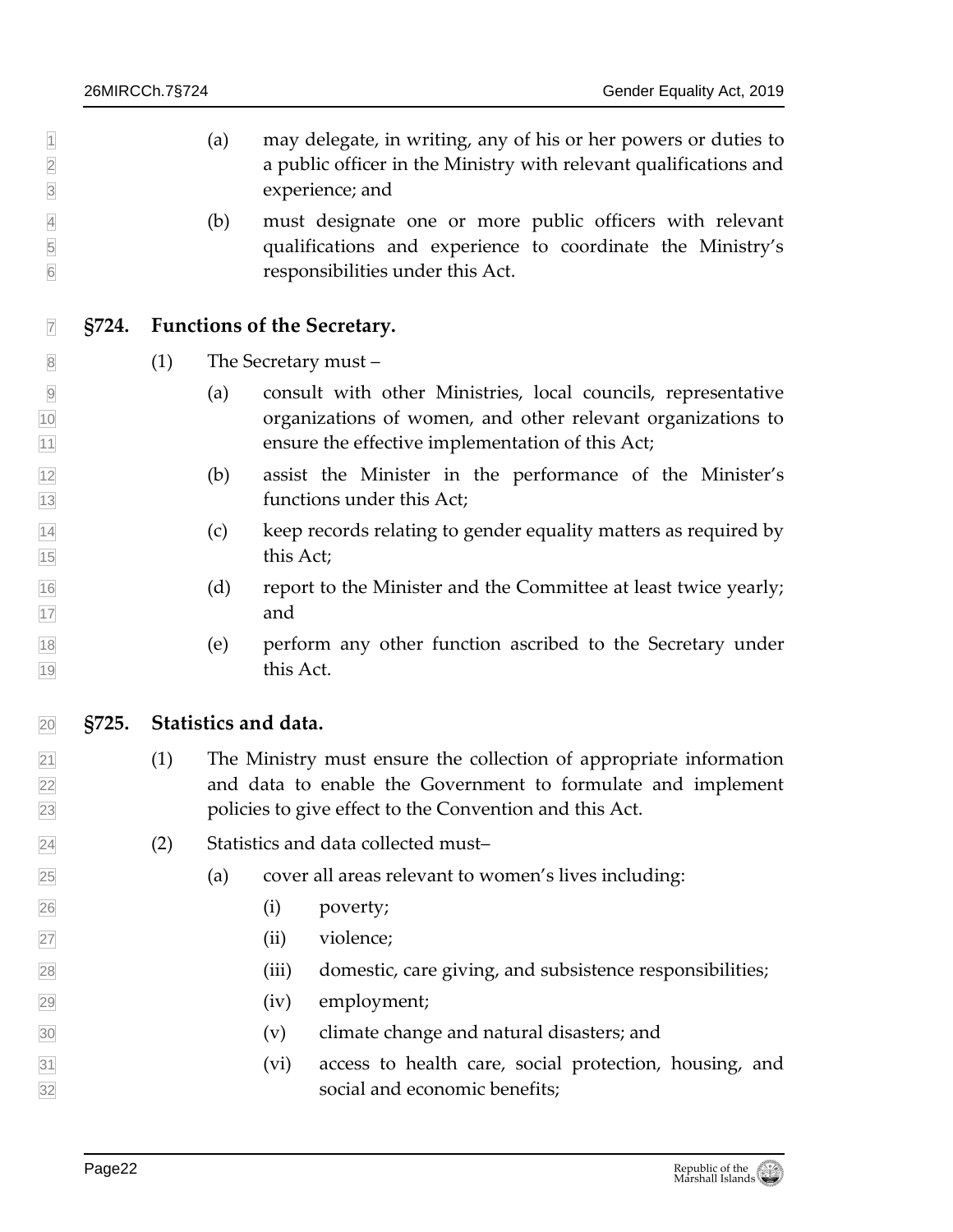<span id="page-22-0"></span>

| $\overline{1}$<br>$\overline{2}$<br>$\overline{3}$ |       |     | (b) |             | be disaggregated by sex, age, ethnicity, disability, geographical<br>location, socio-economic background, sexual orientation,<br>gender identity and any other status;                                                                                                            |
|----------------------------------------------------|-------|-----|-----|-------------|-----------------------------------------------------------------------------------------------------------------------------------------------------------------------------------------------------------------------------------------------------------------------------------|
| $\overline{4}$                                     |       |     | (c) | be used to: |                                                                                                                                                                                                                                                                                   |
| $\overline{5}$<br>$\overline{6}$<br>$\overline{7}$ |       |     |     | (i)         | assess the situation of women and determine the nature<br>and extent of discrimination, inequality, and violence<br>against women and girls;                                                                                                                                      |
| $\bf 8$<br>$\overline{9}$                          |       |     |     | (ii)        | measure and value the unremunerated domestic, care<br>giving, and subsistence responsibilities of women;                                                                                                                                                                          |
| 10<br>$11$<br>12<br>13                             |       |     |     | (iii)       | make visible the full extent of women's work, and the<br>contributions they make to the national economy,<br>including within the informal economy and the<br>unremunerated domestic sector;                                                                                      |
| 14<br>15                                           |       |     |     | (iv)        | inform the development of all government policy and<br>guide targeted policy initiatives;                                                                                                                                                                                         |
| 16<br>17                                           |       |     |     | (v)         | support mainstreaming of gender equality across all<br>legislation, policies, planning and programming;                                                                                                                                                                           |
| 18<br>19                                           |       |     |     | (vi)        | support monitoring and evaluation of progress towards<br>achieving gender equality; and                                                                                                                                                                                           |
| 20<br>21                                           |       |     |     | (vii)       | assess the impact and effectiveness of gender inclusive<br>policies and programming.                                                                                                                                                                                              |
| 22                                                 |       | (3) |     |             | In the collection of data, the Secretary must:                                                                                                                                                                                                                                    |
| 23<br>24                                           |       |     | (a) | Office; and | collaborate with the Economic Planning Policy and Statistics                                                                                                                                                                                                                      |
| 25<br>26                                           |       |     | (b) | consult     | with<br>including<br>civil<br>society<br>organizations<br>representative organizations of women.                                                                                                                                                                                  |
| 27                                                 | §726. |     |     |             | Gender mainstreaming and gender responsive budgeting.                                                                                                                                                                                                                             |
| 28<br>29<br>30<br>31                               |       | (1) |     |             | The Government must adopt gender mainstreaming as a strategy to<br>promote gender equality and eliminate gender discrimination across<br>all government departments and agencies, at all levels, including in<br>all legislation, policies, planning, programming, and budgeting. |
| 32<br>33                                           |       | (2) |     |             | The Government must establish and implement a policy of gender<br>responsive budgeting which shall be applied by all government                                                                                                                                                   |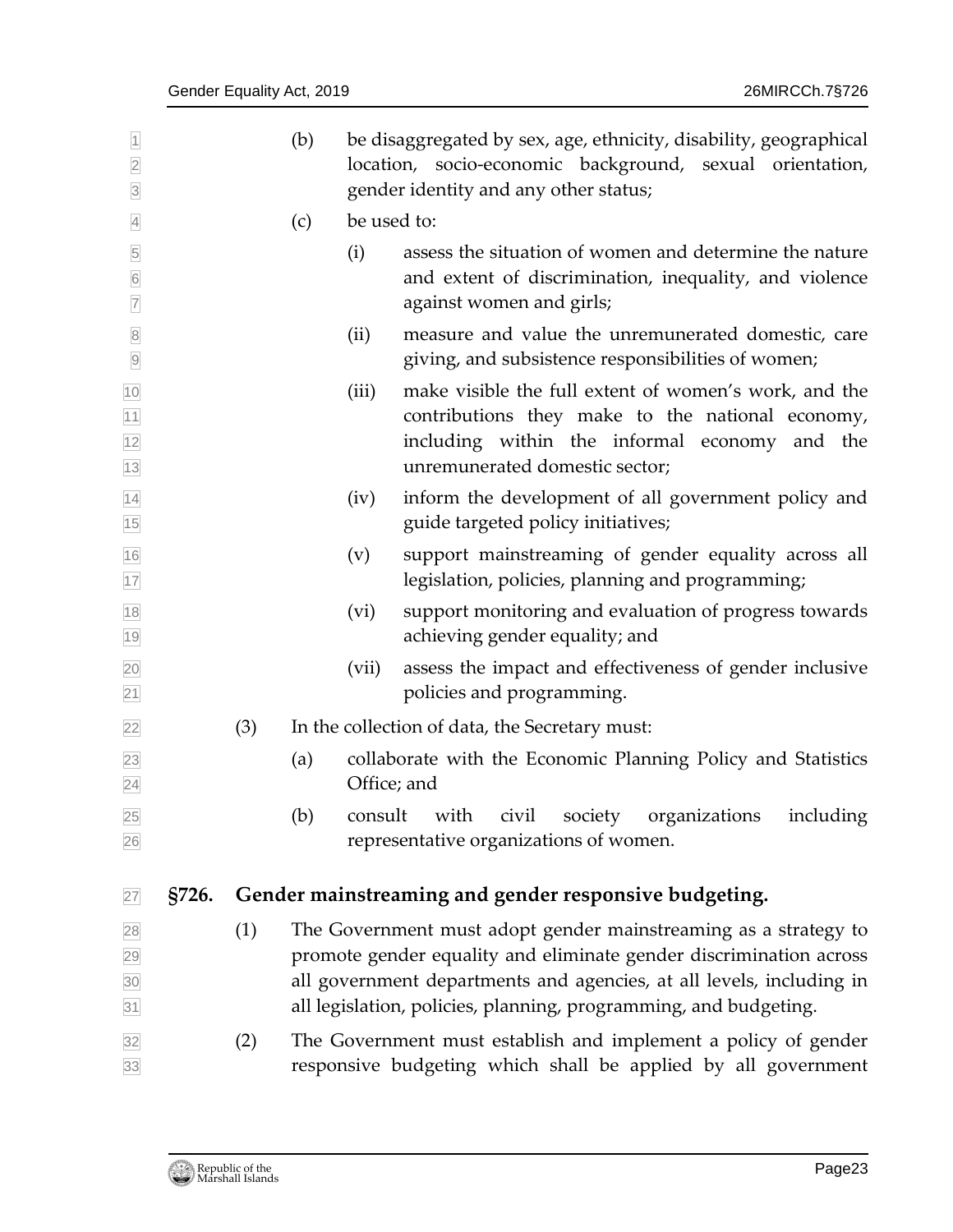departments and agencies, at all levels, to all policy making, planning and programming.

- (3) A training program must be developed to support implementation and enhance understanding across Government of the principles and processes for gender inclusion in the budgetary process.
- (4) Gender responsive budgeting must consider the particular needs of women subject to multiple or intersectional discrimination, as well other vulnerable women.

### <span id="page-23-1"></span><span id="page-23-0"></span>**PART V - ENFORCEMENT OF RIGHTS**

#### **§727. Right to complain to the Committee.**

- (1) Any person may make a complaint to the Committee through the Ministry if the person reasonably believes that an act of gender discrimination or any other violation of rights under this Act has been committed.
- (2) A complaint to the Committee must be dealt with in accordance with Part IV of the *Human Rights Committee Act 2015*.

#### <span id="page-23-2"></span>**§728. Committee investigation where no complaint.**

- (1) The Committee may initiate an investigation in accordance with Section 1216 of the *Human Rights Committee Act 2015* where the Committee reasonably believes –
- (a) that a person or group of persons, including a government department or any public officer, or a private sector organization, has committed an act of gender discrimination or any other violation of rights under this Act; and
- (b) the act of discrimination or other act involves a significant infringement of rights which raises an issue of public interest.

# <span id="page-23-3"></span>**PART VI – OFFENSES AND PROCEEDINGS**

#### **OFFENCES**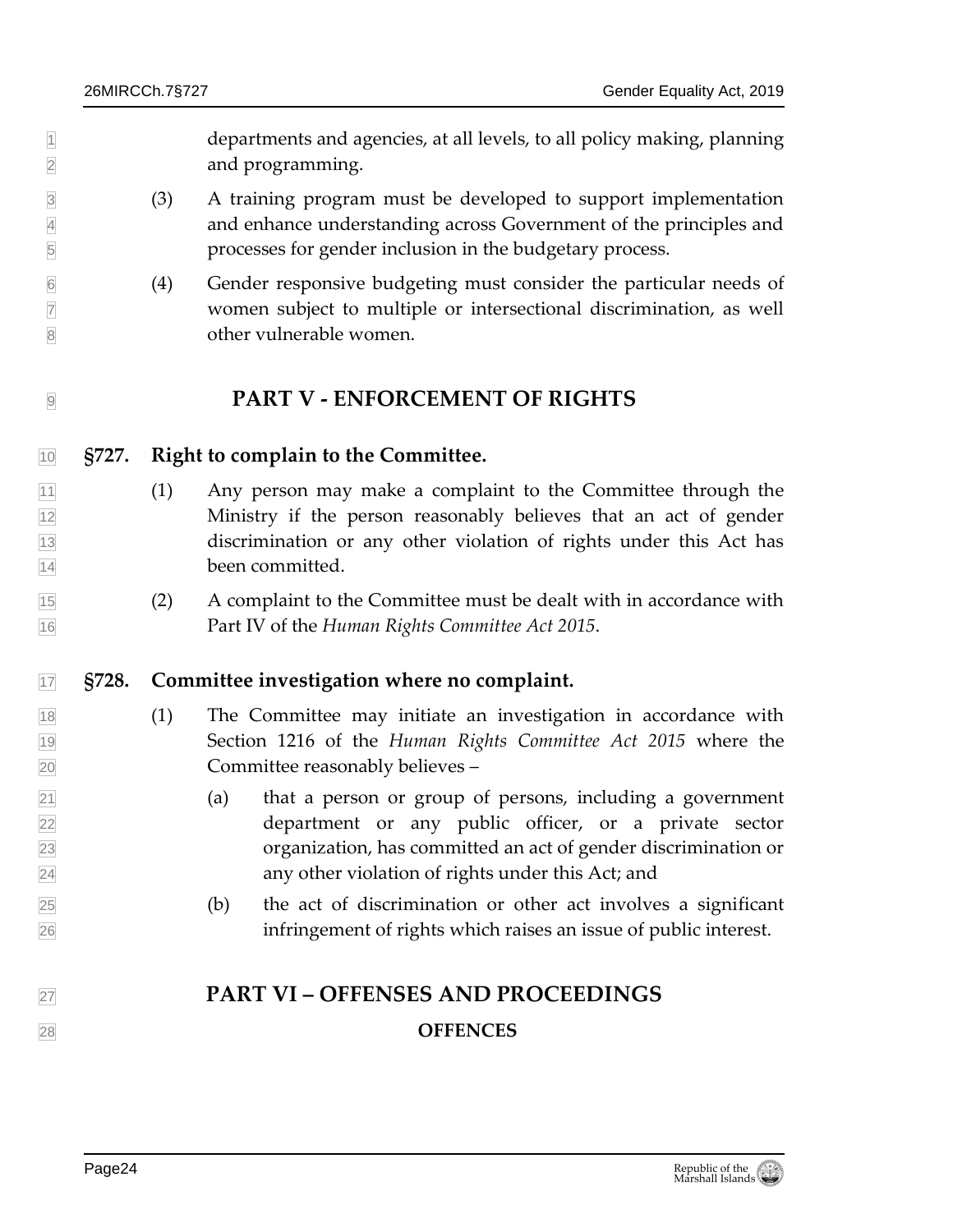<span id="page-24-2"></span><span id="page-24-1"></span><span id="page-24-0"></span>

| S729.        |            | Gender discrimination offence.                                                                                                                                                                                                   |
|--------------|------------|----------------------------------------------------------------------------------------------------------------------------------------------------------------------------------------------------------------------------------|
|              | (1)        | A person who commits an act of gender discrimination, or other<br>violation of rights under this Act, commits an offence.                                                                                                        |
|              | (2)        | It is not a defense to a charge under this Section that the<br>discrimination or other unlawful act arose out of, or was consistent<br>with, any ethnic, religious or other identity or practice.                                |
| <b>§730.</b> | Penalties. |                                                                                                                                                                                                                                  |
|              | (1)        | A person convicted of an offense under Section 29 is liable to a fine<br>not exceeding \$5,000, or to imprisonment for a term not exceeding<br>one year, or both.                                                                |
|              | (2)        | In the case of a second or subsequent offense, a person convicted of<br>an offense under Section 729 is liable to a fine not exceeding \$10,000,<br>or to imprisonment for a term not exceeding two years, or both.              |
|              | (3)        | For any other offense under this Act for which a specific penalty is                                                                                                                                                             |
|              |            | not provided, the penalty is a fine not exceeding \$5,000, or<br>imprisonment for a term not exceeding one year, or both.                                                                                                        |
| §731.        |            | Offenses by corporate bodies.                                                                                                                                                                                                    |
|              | (1)        | A corporate body that commits an offense under this Part is liable to<br>a maximum fine five times the maximum fine prescribed in Section<br>730.                                                                                |
|              | (2)        | If a corporate body commits an offense against this Act, a director or<br>any other person concerned with the management of the body<br>corporate commits the same offense, unless the director or other<br>person proves that - |
|              |            | the offense was committed without his or her consent or<br>(a)<br>complicity; and                                                                                                                                                |
|              |            |                                                                                                                                                                                                                                  |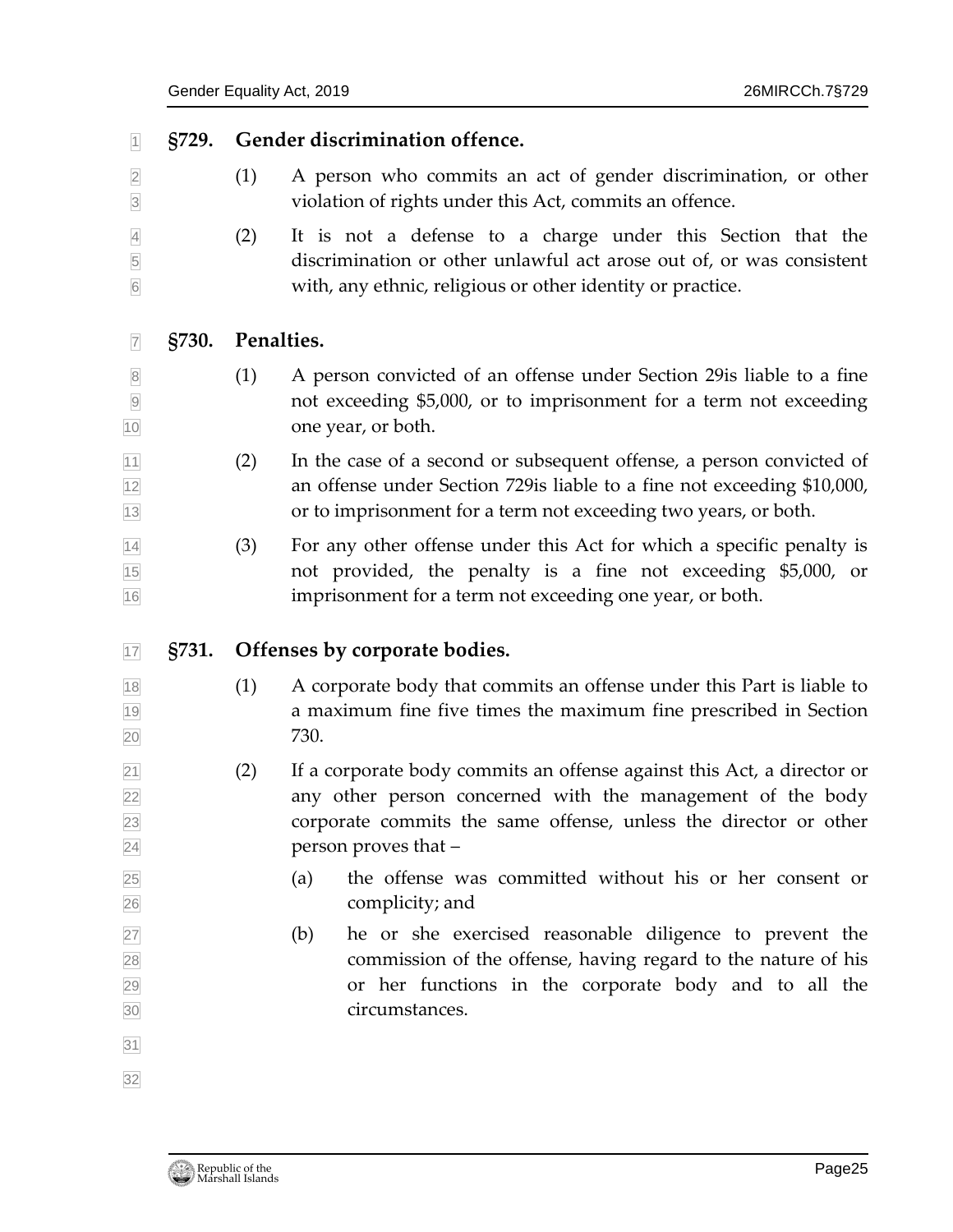<span id="page-25-1"></span><span id="page-25-0"></span>

| $\overline{1}$                                                             |       | <b>OTHER PROCEEDINGS</b> |                                                                                                                                                                                                                                                                                                               |  |  |  |  |  |
|----------------------------------------------------------------------------|-------|--------------------------|---------------------------------------------------------------------------------------------------------------------------------------------------------------------------------------------------------------------------------------------------------------------------------------------------------------|--|--|--|--|--|
| $\overline{2}$                                                             | §732. |                          | Discipline of public officers.                                                                                                                                                                                                                                                                                |  |  |  |  |  |
| $\overline{3}$<br>$\overline{4}$<br>5<br>$6\overline{6}$<br>$\overline{7}$ |       | (1)                      | If, in the course of duty, a public officer wilfully commits an act of<br>gender discrimination or other violation of rights under this Act, the<br>public officer must be disciplined in accordance with the Public<br>Service Commission Act 1979 or the Public School System Act, 2013, as<br>appropriate. |  |  |  |  |  |
| $\overline{8}$<br>$\overline{9}$<br>10                                     |       | (2)                      | Subject to Section 733(3), subsection (1) does not affect any complaint<br>proceedings, prosecution, or other measure adopted against the<br>public officer under Part V or VI.                                                                                                                               |  |  |  |  |  |
| 11                                                                         | §733. |                          | Civil remedies.                                                                                                                                                                                                                                                                                               |  |  |  |  |  |
| 12<br>13                                                                   |       | (1)                      | A person alleging gender discrimination or other violation of rights<br>under this Act may apply to the Court for redress by way of -                                                                                                                                                                         |  |  |  |  |  |
| 14                                                                         |       |                          | injunctive relief; or<br>(a)                                                                                                                                                                                                                                                                                  |  |  |  |  |  |
| 15                                                                         |       |                          | an award of damages.<br>(b)                                                                                                                                                                                                                                                                                   |  |  |  |  |  |
| 16                                                                         |       | (2)                      | This Section -                                                                                                                                                                                                                                                                                                |  |  |  |  |  |
| 17<br>18                                                                   |       |                          | is without prejudice to any other action with respect to the<br>(a)<br>same matter which is lawfully available to a person; and                                                                                                                                                                               |  |  |  |  |  |
| 19<br>20                                                                   |       |                          | does not affect the right to claim damages for any other civil<br>(b)<br>wrong.                                                                                                                                                                                                                               |  |  |  |  |  |
| $\overline{21}$<br>22<br>23                                                |       | (3)                      | Nothing in this Section entitles a person to bring an action for<br>damages against a government department, Minister or public officer<br>who performs their official duties in good faith.                                                                                                                  |  |  |  |  |  |
| 24                                                                         |       |                          |                                                                                                                                                                                                                                                                                                               |  |  |  |  |  |
| 25                                                                         |       |                          | <b>DAMAGES</b>                                                                                                                                                                                                                                                                                                |  |  |  |  |  |
| 26                                                                         | §734. |                          | <b>Assessment of damages</b>                                                                                                                                                                                                                                                                                  |  |  |  |  |  |
| 27<br>28<br>29<br>30                                                       |       | (1)                      | For the purpose of determining appropriate compensation in all civil,<br>criminal, administrative or other proceedings, the Court must take<br>full account of the unremunerated domestic, care giving and<br>subsistence responsibilities of women when assessing damages.                                   |  |  |  |  |  |

<span id="page-25-2"></span>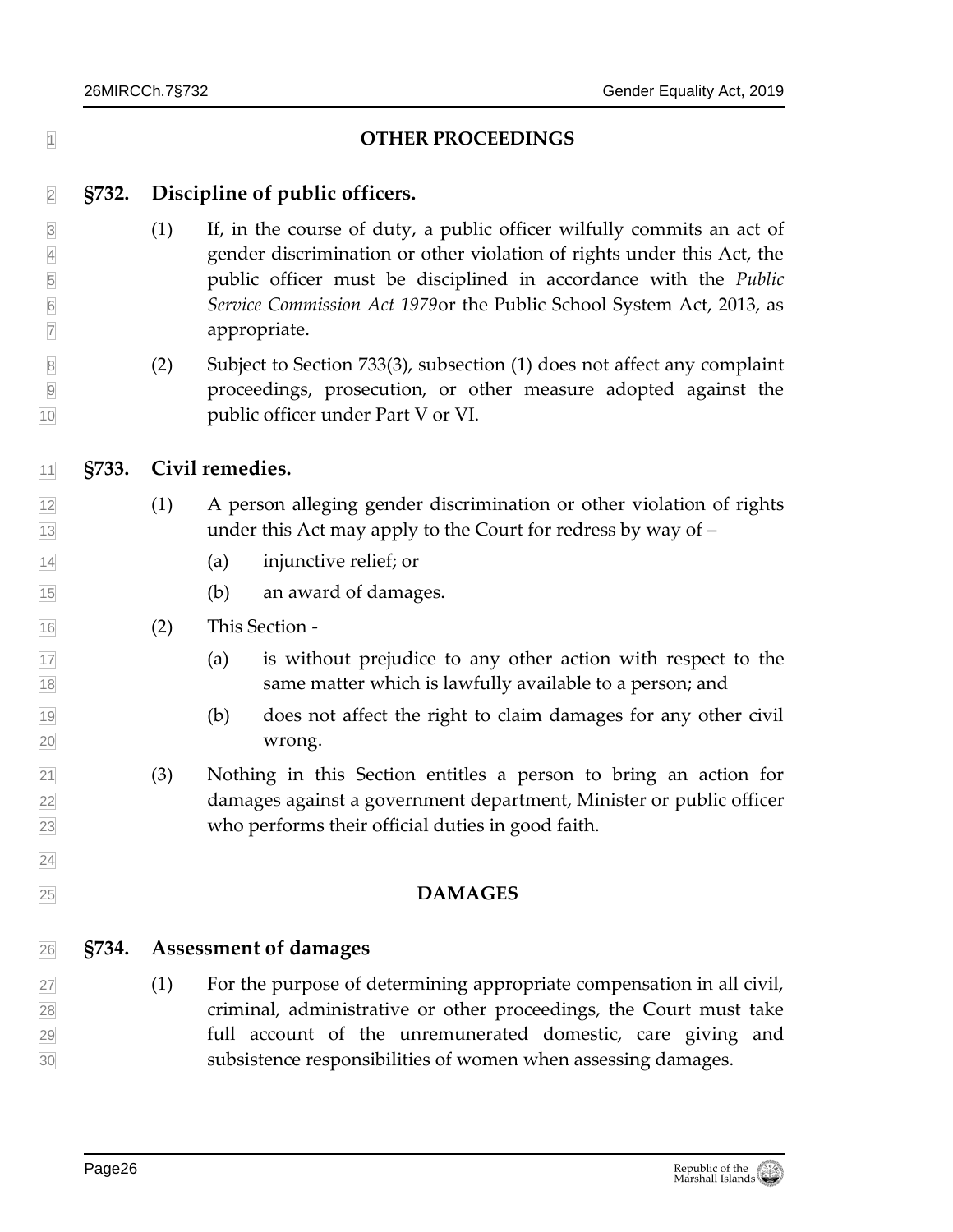#### **§735. Severability of contracts.**

<span id="page-26-0"></span> (1) Any contract for employment or for the provision of goods, facilities or services, or any other agreement, is void to the extent that it purports to deny to a person, on the basis of sex, gender, or any of the multiple identities of women, any right or privilege conferred by or under this Act or in any other way limits the operation and effect of this Act.

#### <span id="page-26-2"></span><span id="page-26-1"></span>**PART VII – MISCELLANEOUS**

#### **§736. Regulations.**

- (1) The Minister may, in accordance with the *Marshall Islands Administrative Procedures Act 1979*, make regulations for the effective implementation of this Act.
- (2) Without limiting subsection (1) or affecting any other regulation-14 making power in this Act, regulations may –
- (a) prescribe fees and charges for services provided by Government under this Act;
- (b) create other offenses;
- (c) prescribe penalties not exceeding a fine of \$5,000 for an individual or \$25,000 for a corporate body; and
- (d) prescribe any other matter required for giving effect to this Act.
- (3) In making regulations, the Minister must–
- (a) obtain the advice of the Committee and the Secretary; and
- (b) consult other Government departments, agencies, and statutory authorities, as appropriate.

#### <span id="page-26-3"></span>**§737. Severability.**

27 If any provision of this Act is deemed to be unconstitutional, the other provisions remain in full force and effect.